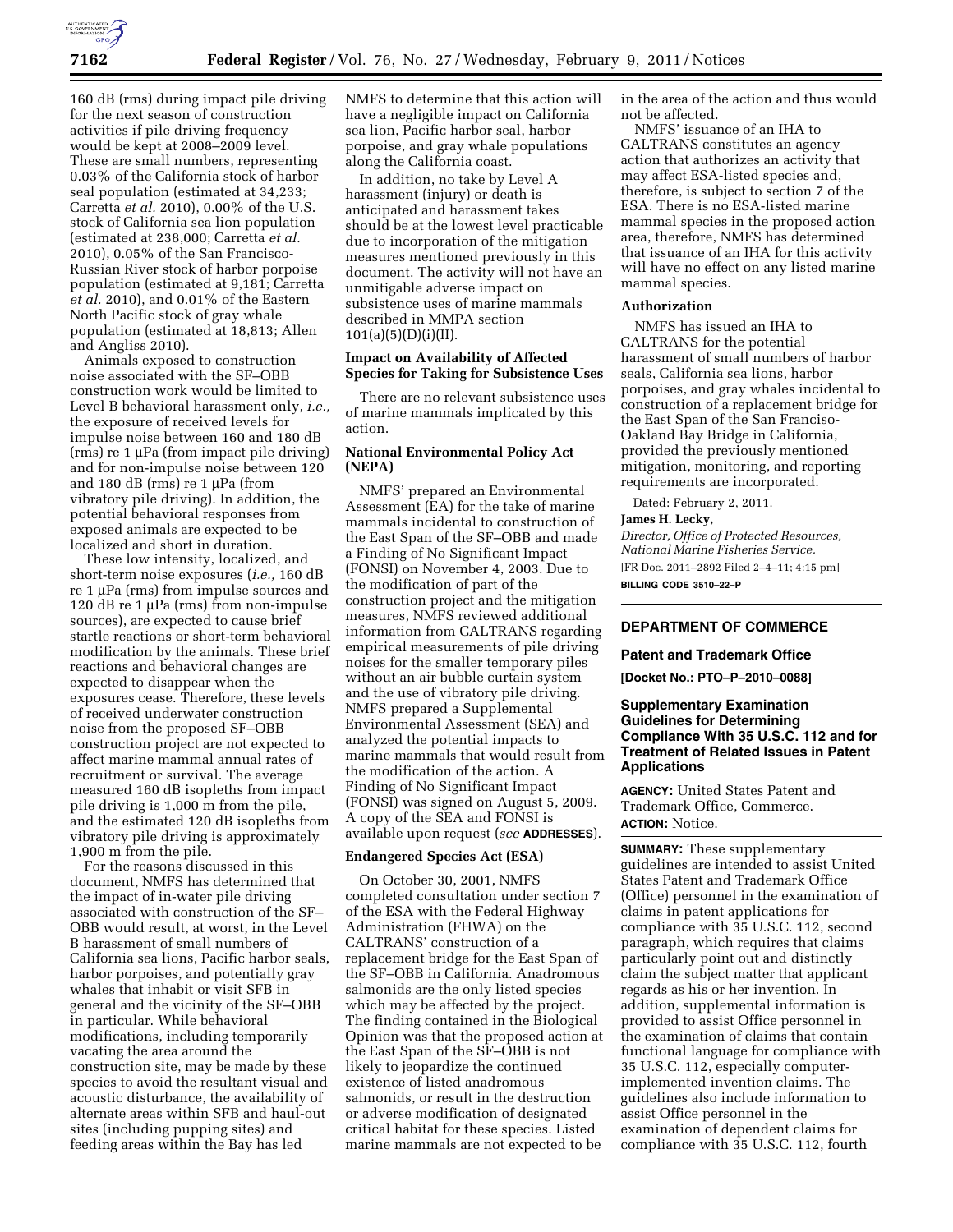paragraph. The guidelines are a supplement to the current provisions in the Manual of Patent Examining Procedure (MPEP) pertaining to 35 U.S.C. 112, and the current provisions in the MPEP pertaining to 35 U.S.C. 112 remain in effect except as where indicated in these guidelines.

**DATES:** These guidelines and supplemental examination information are effective February 9, 2011. These guidelines and supplemental examination information apply to all applications filed before, on or after the effective date of February 9, 2011.

*Comment Deadline Date:* To be ensured of consideration, written comments must be received on or before April 11, 2011. No public hearing will be held.

**ADDRESSES:** Comments concerning these guidelines and supplemental examination information may be sent by electronic mail message over the Internet addressed to *[SEGuidelines112@uspto.gov,](mailto:SEGuidelines112@uspto.gov)* or submitted by mail addressed to: Mail Stop Comments—Patents, Commissioner for Patents, P.O. Box 1450, Alexandria, VA 22313–1450. Although comments may be submitted by mail, the Office prefers to receive comments via the Internet.

The comments will be available for public inspection at the Office of the Commissioner for Patents, located in Madison East, Tenth Floor, 600 Dulany Street, Alexandria, Virginia, and will be available via the USPTO Internet Web site (address: *<http://www.uspto.gov>*). Because comments will be available for public inspection, information that is not desired to be made public, such as an address or phone number, should not be included in the comments.

**FOR FURTHER INFORMATION CONTACT:**  Caroline D. Dennison, Nicole D. Haines, or Joni Y. Chang, Legal Advisors, Office of Patent Legal Administration, Office of the Associate Commissioner for Patent Examination Policy, by telephone at (571) 272–7729, (571) 272–7717 or (571) 272–7720, or by mail addressed to: Mail Stop Comments-Patents, Commissioner for Patents, P.O. Box 1450, Alexandria, VA 22313–1450, marked to the attention of Caroline D. Dennison.

**SUPPLEMENTARY INFORMATION:** These guidelines are intended to assist Office personnel in the examination of claims for compliance with 35 U.S.C. 112, ¶ 2 (§ 112, ¶ 2), which requires that claims particularly point out and distinctly claim the subject matter that applicant regards as his or her invention. In addition, supplemental information is provided to assist Office personnel in the examination of claims that contain

functional language for compliance with 35 U.S.C. 112, especially computerimplemented invention claims. The guidelines also include information to assist Office personnel in the examination of dependent claims for compliance with 35 U.S.C. 112, ¶ 4 (§ 112, ¶ 4). The guidelines and supplemental information are based on the Office's current understanding of the law and are believed to be fully consistent with the binding precedent of the U.S. Supreme Court, the U.S. Court of Appeals for the Federal Circuit (Federal Circuit) and its predecessor courts.

These guidelines and supplemental information do not constitute substantive rule making and hence do not have the force and effect of law. They have been developed as a matter of internal Office management and are not intended to create any right or benefit, substantive or procedural, enforceable by any party against the Office. Rejections will continue to be based upon the substantive law, and it is these rejections that are appealable. Consequently, any failure by Office personnel to follow the guidelines and supplemental information is neither appealable nor petitionable.

These guidelines and supplemental information merely update USPTO examination practice for consistency with the USPTO's current understanding of the case law regarding the requirements of 35 U.S.C. 112. Therefore, these guidelines and supplemental information relate only to interpretative rules, general statements of policy, or rules of agency organization, procedure, or practice. The USPTO is providing this opportunity for public comment because the USPTO desires the benefit of public comment on these guidelines and supplemental information; however, notice and an opportunity for public comment are not required under 5 U.S.C. 553(b) or any other law. *See Cooper Techs. Co.* v. *Dudas,* 536 F.3d 1330, 1336–37 (Fed. Cir. 2008) (stating that 5 U.S.C. 553, and thus 35 U.S.C. 2(b)(2)(B), do not require notice and comment rule making for '''interpretative rules, general statements of policy, or rules of agency organization, procedure, or practice.''' (quoting  $5$  U.S.C.  $553(b)(A))$ ). Persons submitting written comments should note that the USPTO may not provide a ''comment and response'' analysis of such comments as notice and an opportunity for public comment are not required under 5 U.S.C. 553(b) or any other law.

# **Part 1: Examination Guidelines for Ensuring Compliance With 35 U.S.C. 112, Second Paragraph—Definite Claim Language**

I. *Background:* Optimizing patent quality by providing clear notice to the public of the boundaries of the inventive subject matter protected by a patent grant fosters innovation and competitiveness. Accordingly, providing high quality patents is one of the agency's guiding principles. The Office recognizes that issuing patents with clear and definite claim language is a key component to enhancing the quality of patents and raising confidence in the patent process.

As part of the ongoing efforts to enhance patent quality and continually improve patent examination, the Office is issuing clarifying guidelines on examination of claims under § 112, ¶ 2. This statutory section requires that a patent application specification shall conclude with one or more claims particularly pointing out and distinctly claiming the subject matter which the applicant regards as his or her invention. In patent examining parlance, the claim language must be "definite" to comply with  $\S 112$ ,  $\P 2$ . Conversely, a claim that does not comply with this requirement of § 112, ¶ 2 is ''indefinite.''

It is of utmost importance that patents issue with definite claims that clearly and precisely inform persons skilled in the art of the boundaries of protected subject matter. Therefore, claims that do not meet this standard must be rejected under § 112, ¶ 2 as indefinite. Such a rejection requires that the applicant respond by explaining why the language is definite or by amending the claim, thus making the record clear regarding the claim boundaries prior to issuance. As an indefiniteness rejection requires the applicant to respond by explaining why the language is definite or by amending the claim, such rejections must clearly identify the language that causes the claim to be indefinite and thoroughly explain the reasoning for the rejection.

These guidelines set forth the examining procedure for making such determinations and focus on several key aspects of examining claims under § 112, ¶ 2. The guidelines are a first step toward providing additional examination guidance in this area and may be supplemented in later stages to address further topics relating to definite claim language. This document is not a comprehensive revision of the MPEP. However, it is anticipated that the MPEP will be updated based on a final version of these guidelines, and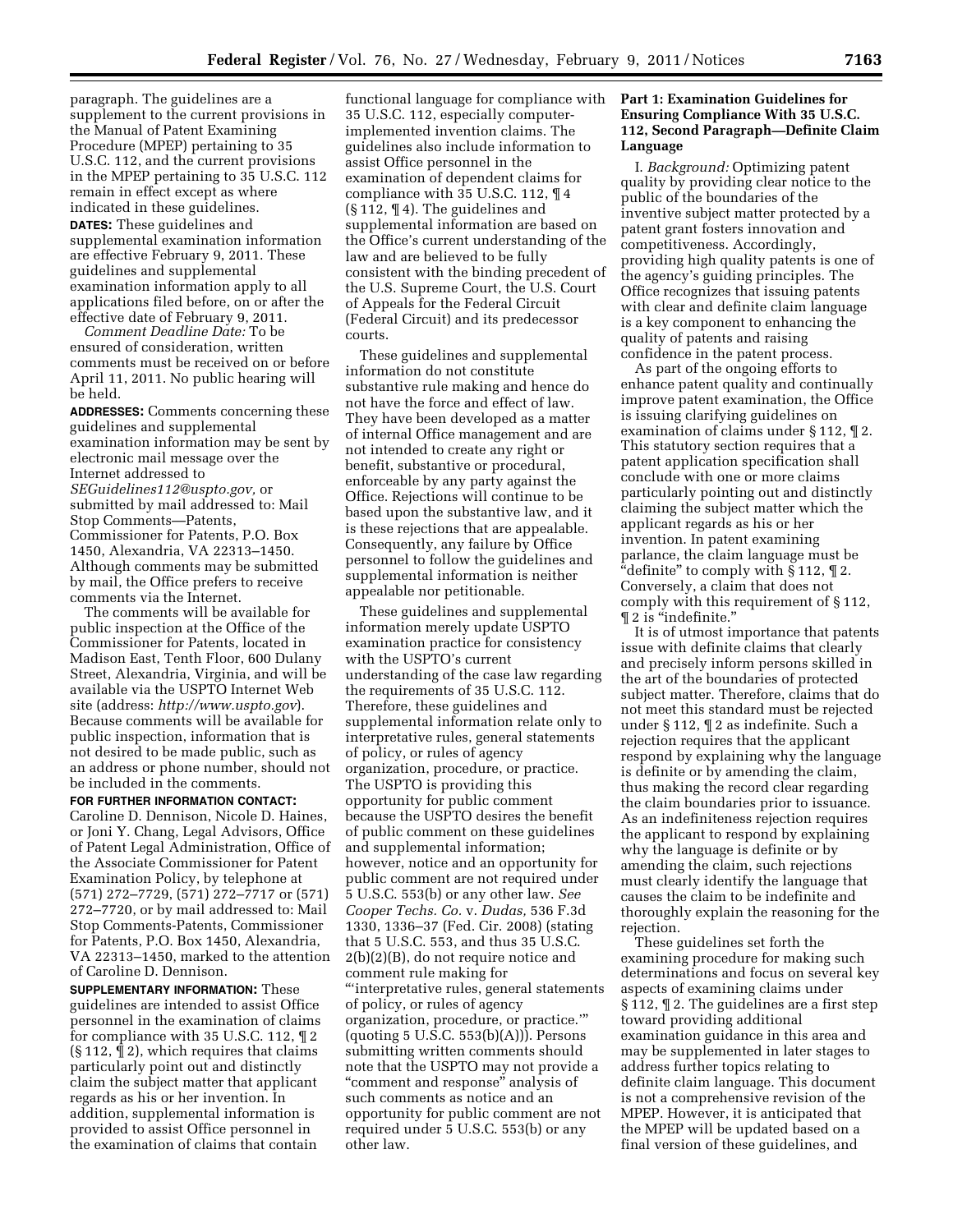those sections of the MPEP directly affected by these guidelines are referenced therein. The current provisions in the MPEP that are consistent with these guidelines remain in effect.

#### **II. Step 1—Interpreting the Claims**

A. *Broadest Reasonable Interpretation:* The first step to examining a claim to determine if the language is definite is to fully understand the subject matter of the invention disclosed in the application and to ascertain the boundaries of that subject matter encompassed by the claim. During examination, a claim must be given its broadest reasonable interpretation consistent with the specification as it would be interpreted by one of ordinary skill in the art. Because the applicant has the opportunity to amend claims during prosecution, giving a claim its broadest reasonable interpretation will reduce the possibility that the claim, once issued, will be interpreted more broadly than is justified.1 The focus of the inquiry regarding the meaning of a claim should be what would be reasonable from the perspective of one of ordinary skill in the art.2 *See* MPEP § 2111 for a full discussion of broadest reasonable interpretation.

Under a broadest reasonable interpretation, words of the claim must be given their plain meaning, unless such meaning is inconsistent with the specification. The plain meaning of a term means the ordinary and customary meaning given to the term by those of ordinary skill in the art at the time of the invention. The ordinary and customary meaning of a term may be evidenced by a variety of sources, including the words of the claims themselves, the specification, drawings, and prior art. However, the best source for determining the meaning of a claim term is the specification—the greatest clarity is obtained when the specification serves as a glossary for the claim terms. The presumption that a term is given its ordinary and customary meaning may be rebutted by the applicant by clearly setting forth a different definition of the term in the specification.3 When the specification sets a clear path to the claim language, the scope of the claims is more easily determined and the public notice function of the claims is best served. *See*  MPEP § 2111.01 for a full discussion of the plain meaning of claim language.

B. *Claims Under Examination Are Evaluated With a Different Standard Than Patented Claims to Determine Whether the Language Is Definite:*  Patented claims enjoy a presumption of

validity and are not given the broadest reasonable interpretation during court proceedings involving infringement and validity, and can be interpreted based on a fully developed prosecution record. Accordingly, when possible, courts construe patented claims in favor of finding a valid interpretation. A court will not find a patented claim indefinite unless it is "insolubly ambiguous." <sup>4</sup> In other words, the validity of a claim will be preserved if some meaning can be gleaned from the language.

In contrast, no presumption of validity attaches before the issuance of a patent. The Office is not required or even permitted to interpret claims when examining patent applications in the same manner as the courts, which, postissuance, operate under the presumption of validity.5 The Office must construe claims in the broadest reasonable manner during prosecution in an effort to establish a clear record of what applicant intends to claim. In deciding whether a pending claim particularly points out and distinctly claims the subject matter, a lower threshold of ambiguity is applied during prosecution.6 The lower threshold is applied because the patent record is in development and not fixed. As such, applicant has the ability to provide explanation and/or amend the claims to ensure that the meaning of the language is clear and definite prior to issuance.7

During examination, after applying the broadest reasonable interpretation to the claim, if the metes and bounds of the claimed invention are not clear, the claim is indefinite and should be rejected.8 For example, if the language of a claim, given its broadest reasonable interpretation, is such that a person of ordinary skill in the relevant art would read it with more than one reasonable interpretation, then a rejection under § 112,  $\P$  2 is appropriate.<sup>9</sup> Examiners, however, are cautioned against confusing claim breadth with claim indefiniteness. A broad claim is not indefinite merely because it encompasses a wide scope of subject matter provided the scope is clearly defined. Instead, a claim is indefinite when the boundaries of the protected subject matter are not clearly delineated and the scope is unclear. For example, a genus claim that covers multiple species is broad, but is not indefinite because of its breadth, which is otherwise clear. But a genus claim that could be interpreted in such a way that it is not clear which species are covered would be indefinite (*e.g.,* because there is more than one reasonable interpretation of what species are included in the claim). *See* PART 1, section III.A.4. (below), for more

information regarding the determination of whether a Markush claim satisfies the requirements of § 112, ¶ 2.

C. *Determine Whether Each Claim Limitation Invokes 35 U.S.C. 112, ¶ 6 or Not:* As part of the claim interpretation analysis, examiners should determine whether each limitation invokes 35 U.S.C. 112, ¶ 6 (112, ¶ 6) or not. If the claim limitation invokes 112, ¶ 6, the claim limitation must ''be construed to cover the corresponding structure, material, or acts described in the specification and equivalents thereof."  $^{\rm 10}$ *See* PART 1, section III.C. (below), for more information regarding the determination of whether a limitation invokes 112, ¶ 6, and means-plusfunction claim limitations.

III. *Step 2—Determining Whether Claim Language Is Definite:* During prosecution, applicant has an opportunity and a duty to amend ambiguous claims to clearly and precisely define the metes and bounds of the claimed invention. The claim places the public on notice of the scope of the patentee's right to exclude.11 As the Federal Circuit stated in *Halliburton Energy Services:* 

We note that the patent drafter is in the best position to resolve the ambiguity in the patent claims, and it is highly desirable that patent examiners demand that applicants do so in appropriate circumstances so that the patent can be amended during prosecution rather than attempting to resolve the ambiguity in litigation.12

A decision on whether a claim is indefinite under § 112, ¶ 2 requires a determination of whether those skilled in the art would understand what is claimed when the claim is read in light of the specification.13 Claim terms are typically given their ordinary and customary meaning as understood by one of ordinary skill in the pertinent art, and the generally understood meaning of particular terms may vary from art to art. Therefore, it is important to analyze claim terms in view of the application's specification from the perspective of those skilled in the relevant art since a particular term used in one patent or application may not have the same meaning when used in a different application.14

The following sections highlight certain areas in which questions of definiteness commonly arise.

### *A. Indeterminate Terms*

1. *Functional Claiming:* A claim term is functional when it recites a feature ''by what it does rather than by what it is."<sup>15</sup> There is nothing intrinsically wrong with the use of such claim language.16 In fact, § 112, ¶ 6, expressly authorizes a form of functional claiming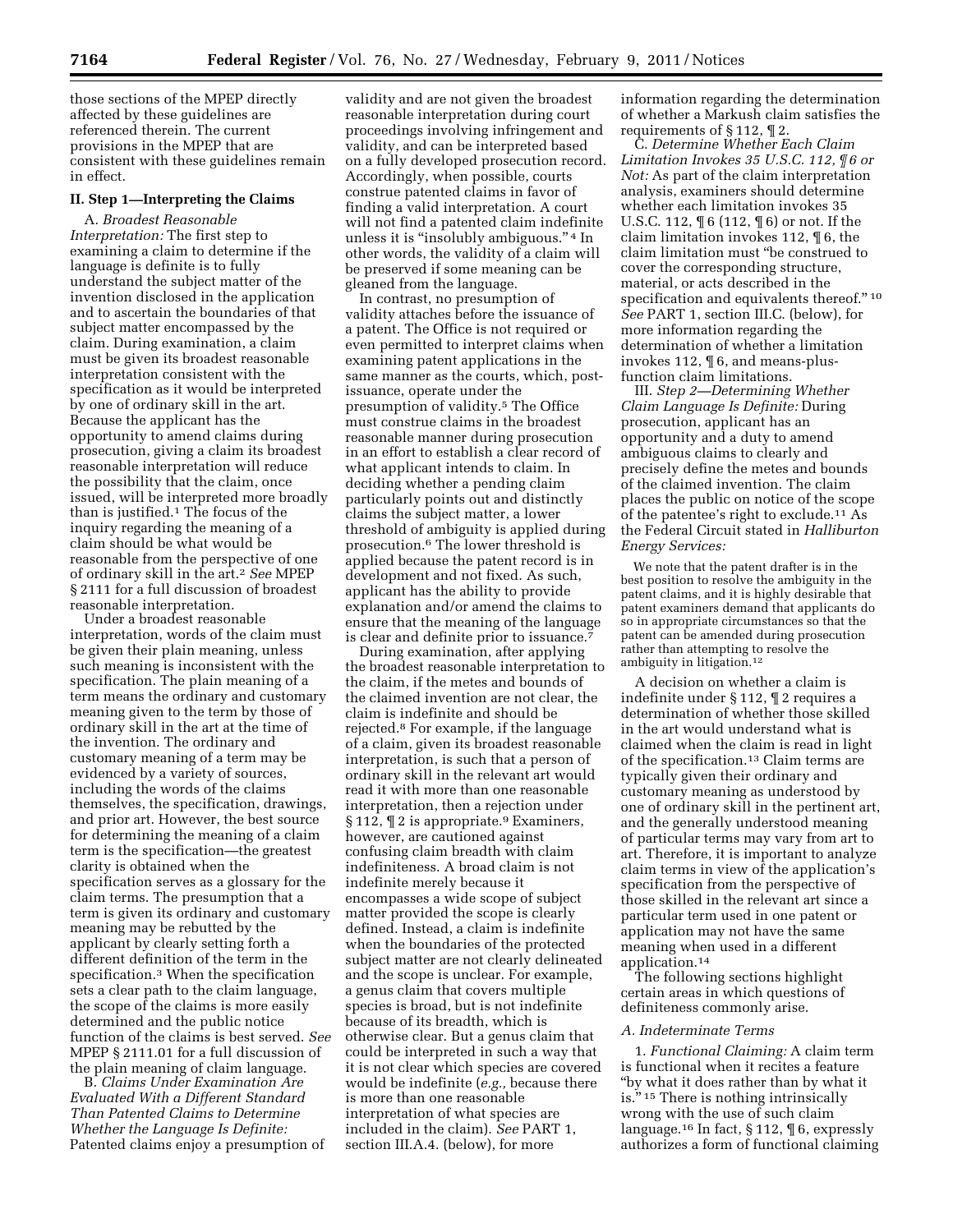(means-plus-function claim limitations discussed in III.C. below). Functional language may also be employed to limit the claims without using the meansplus-function format.17 Unlike meansplus-function claim language that applies only to purely functional limitations,18 functional claiming often involves the recitation of some structure followed by its function. For example, in *In re Schreiber,* the claims were directed to a conical spout (the structure) that ''allow[ed] several kernels of popped popcorn to pass through at the same time'' (the function).19 As noted by the court in *Schreiber,* ''[a] patent applicant is free to recite features of an apparatus either structurally or functionally.'' 20

Notwithstanding the permissible instances, the use of functional language in a claim may fail ''to provide a clearcut indication of the scope of the subject matter embraced by the claim'' and thus be indefinite.21 For example, when claims merely recite a description of a problem to be solved or a function or result achieved by the invention, the boundaries of the claim scope may be unclear.22 Further, without reciting the particular structure, materials or steps that accomplish the function or achieve the result, all means or methods of resolving the problem may be encompassed by the claim.23 Unlimited functional claim limitations that extend to all means or methods of resolving a problem may not be adequately supported by the written description or may not be commensurate in scope with the enabling disclosure,24 both of which are required by § 112, ¶ 1.25 For instance, a single means claim covering every conceivable means for achieving the stated result was held to be invalid under § 112, ¶ 1 because the court recognized that the specification, which disclosed only those means known to the inventor, was not commensurate in scope with the claim.26 For more information regarding the written description requirement and enablement requirement under § 112, ¶ 1, *see* MPEP §§ 2161–2164.08(c) and PART 2, sections I and II (below).

When a claim limitation employs functional language, the examiner's determination of whether the limitation is sufficiently definite will be highly dependent on context (*e.g.,* the disclosure in the specification and the knowledge of a person of ordinary skill in the art).27 For example, a claim that included the term "fragile gel" was found to be indefinite because the definition of the term in the specification was functional, *i.e.,* the fluid is defined by what it does rather than what it is (''ability of the fluid to

transition quickly from gel to liquid, and the ability of the fluid to suspend drill cuttings at rest''), and it was ambiguous as to the requisite degree of the fragileness of the gel, the ability of the gel to suspend drill cuttings (*i.e.,* gel strength), and/or some combination of the two.28 In another example, the claims directed to a tungsten filament for electric incandescent lamps were held invalid for including a limitation that recited ''comparatively large grains of such size and contour as to prevent substantial sagging or offsetting during a normal or commercially useful life for such a lamp or other device."<sup>29</sup> The court observed that the prior art filaments also "consisted of comparatively large crystals'' but they were ''subject to offsetting'' or shifting, and the court further found that the phrase ''of such size and contour as to prevent substantial sagging and offsetting during a normal or commercially useful life for a lamp or other device'' did not adequately define the structural characteristics of the grains (*e.g.,* the size and contour) to distinguish the claimed invention from the prior art.30 Similarly, a claim was held invalid because it recited ''sustantially (sic) pure carbon black in the form of commercially uniform, comparatively small, rounded smooth aggregates having a spongy or porous exterior." <sup>31</sup> In the latter example, the Court observed various problems with the limitation: ''commercially uniform'' meant only the degree of uniformity buyers desired; "comparatively small" did not add anything because no standard for comparison was given; and ''spongy'' and ''porous'' are synonyms that the Court found unhelpful in distinguishing the claimed invention from the prior art.32

In comparison, a claim limitation reciting "transparent to infrared rays" was held to be definite because the specification showed that a substantial amount of infrared radiation was always transmitted even though the degree of transparency varied depending on certain factors.33 Likewise, the claims in another case were held definite because applicant provided ''a general guideline and examples sufficient to enable a person of ordinary skill in the art to determine whether a process uses a silicon dioxide source 'essentially free of alkali metal' to make a reaction mixture 'essentially free of alkali metal' to produce a zeolitic compound 'essentially free of alkali metal.'" 34

Examiners should consider the following factors when examining claims that contain functional language to determine whether the language is ambiguous: (1) Whether there is a clear

cut indication of the scope of the subject matter covered by the claim; (2) whether the language sets forth well-defined boundaries of the invention or only states a problem solved or a result obtained; and (3) whether one of ordinary skill in the art would know from the claim terms what structure or steps are encompassed by the claim. These factors are examples of points to be considered when determining whether language is ambiguous and are not intended to be all inclusive or limiting. Other factors may be more relevant for particular arts. The primary inquiry is whether the language leaves room for ambiguity or whether the boundaries are clear and precise.

During prosecution, applicant may resolve the ambiguities of a functional limitation in a number of ways. For example: (1) "The ambiguity might be resolved by using a quantitative metric (*e.g.,* numeric limitation as to a physical property) rather than a qualitative functional feature;"  $35(2)$  applicant could demonstrate that the ''specification provide[s] a formula for calculating a property along with examples that meet the claim limitation and examples that do not;" 36 (3) applicant could demonstrate that the specification provides a general guideline and examples sufficient to teach a person skilled in the art when the claim limitation was satisfied; 37 or (4) applicant could amend the claims to recite the particular structure that accomplishes the function.

2. *Terms of Degree:* When a term of degree is used in the claim, the examiner should determine whether the specification provides some standard for measuring that degree.38 If the specification does not provide some standard for measuring that degree, a determination must be made as to whether one of ordinary skill in the art could nevertheless ascertain the scope of the claim (*e.g.,* a standard that is recognized in the art for measuring the meaning of the term of degree).39 The claim is not indefinite if the specification provides examples or teachings that can be used to measure a degree even without a precise numerical measurement (*e.g.,* a figure that provides a standard for measuring the meaning of the term of degree).40 During prosecution, an applicant may also overcome an indefiniteness rejection by submitting a declaration under 37 CFR 1.132 showing examples that meet the claim limitation and examples that do not.41

3. *Subjective Terms:* When a subjective term is used in the claim, the examiner should determine whether the specification supplies some standard for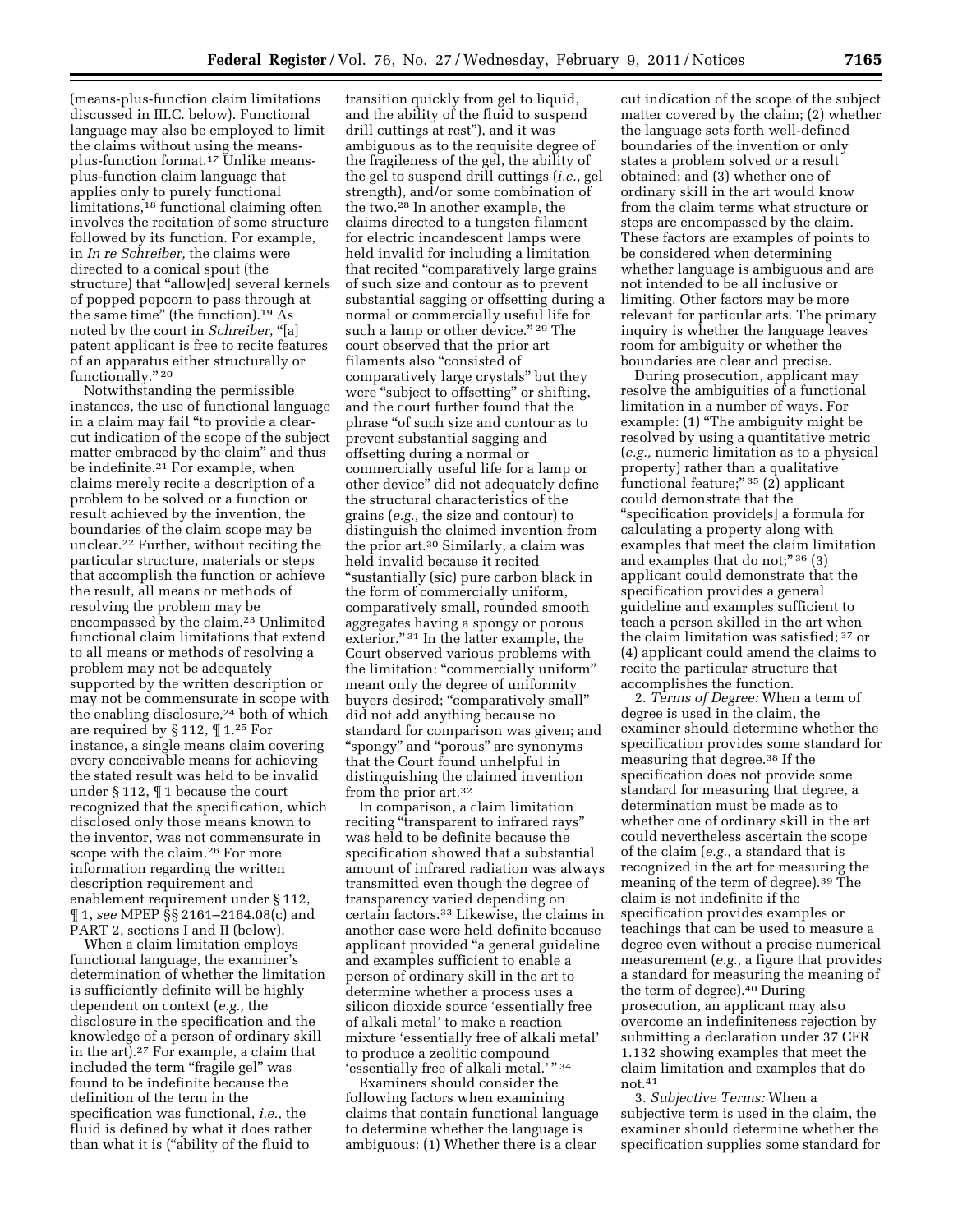measuring the scope of the term, similar to the analysis for a term of degree. Some objective standard must be provided in order to allow the public to determine the scope of the claim. A claim that requires the exercise of subjective judgment without restriction may render the claim indefinite.42 Claim scope cannot depend solely on the unrestrained, subjective opinion of a particular individual purported to be practicing the invention.43

For example, in *Datamize,* the invention was directed to a computer interface screen with an ''aesthetically pleasing look and feel.'' 44 The meaning of the term "aesthetically pleasing" depended solely on the subjective opinion of the person selecting features to be included on the interface screen. Nothing in the intrinsic evidence (*e.g.,*  the specification) provided any guidance as to what design choices would result in an ''aesthetically pleasing'' look and feel.45 The claims were held indefinite because the interface screen may be ''aesthetically pleasing'' to one user but not to another.46

During prosecution, the applicant may overcome a rejection by providing evidence that the meaning of the term can be ascertained by one of ordinary skill in the art when reading the disclosure, or by amending the claim to remove the subjective term.

4. *Markush Groups:* A ''Markush'' claim recites a list of alternatively useable species.47 A Markush claim is commonly formatted as: ''selected from the group consisting of A, B, and C;'' however, the phrase "Markush claim" as used in these guidelines means any claim that recites a list of alternatively useable species regardless of format. A Markush claim may encompass a large number of alternative species, but is not necessarily indefinite under § 112, ¶2 for such breadth.48 In certain circumstances, however, a Markush group may be so expansive that persons skilled in the art cannot determine the metes and bounds of the claimed invention. For example, a Markush group that encompasses a massive number of distinct alternative species may be indefinite under § 112, ¶2 if one skilled in the art cannot determine the metes and bounds of the claim due to an inability to envision all of the members of the Markush group. In such a circumstance, an examiner may reject the claim for indefiniteness under § 112, ¶2.

In addition, a Markush claim may be rejected under the judicially approved ''improper Markush grouping'' doctrine when the claim contains an improper grouping of alternatively useable

species.49 A Markush claim contains an ''improper Markush grouping'' if: (1) The species of the Markush group do not share a "single structural similarity," 50 or (2) the species do not share a common use. Members of a Markush group share a ''single structural similarity'' when they belong to the same recognized physical or chemical class or to the same art-recognized class. Members of a Markush group share a common use when they are disclosed in the specification or known in the art to be functionally equivalent.<sup>51</sup> When an examiner determines that the species of a Markush group do not share a single structural similarity or do not share a common use, then a rejection on the basis that the claim contains an ''improper Markush grouping'' is appropriate. The examiner should maintain the rejection of the claim on the basis that the claim contains an ''improper Markush grouping'' until the claim is amended to include only the species that share a single structural similarity and a common use, or the applicant presents a sufficient showing that the species in fact share a single structural similarity and a common use.

Under principles of compact prosecution, the examiner should also require the applicant to elect a species or group of indistinct species for search and examination (*i.e.,* an election of species).52 If the examiner does not find the species or group of indistinct species in the prior art, then the examiner should extend the search to those additional species that fall within the scope of a permissible Markush claim. In other words, the examiner should extend the search to the species that share a single structural similarity and a common use. The improper Markush claim should be examined for patentability over the prior art with respect to the elected species or group of indistinct species, as well as the species that share a single structural similarity and a common use with the elected species or group of indistinct species (*i.e.,* the species that would fall within the scope of a proper Markush claim). The examiner should also reject the claim under § 112, ¶2 as indefinite if appropriate.

Depending upon the circumstances of an application, it may be appropriate to reject a Markush claim under § 112, ¶2 as indefinite (if one skilled in the art cannot determine the metes and bounds of the Markush claim due to an inability to envision all of the members of the Markush), or under the ''improper Markush grouping'' doctrine (if the species of a Markush group do not share a single structural similarity or a common use). Alternatively, it may be

appropriate to reject a Markush claim under both § 112, ¶2 and the "improper Markush grouping'' doctrine.

5. *Dependent Claims:* When examining a dependent claim, the examiner should also determine whether the claim complies with § 112, ¶4, which requires that dependent claims contain a reference to a previous claim in the same application, specify a further limitation of the subject matter claimed, and necessarily include all the limitations of the previous claim.53 If the dependent claim does not comply with the requirements of § 112, ¶4, the examiner should reject the dependent claim under § 112, ¶4 as unpatentable rather than objecting to the claim.54 Although the requirements of § 112, ¶4 are related to matters of form, noncompliance with § 112, ¶4 renders the claim unpatentable just as noncompliance with other paragraphs of § 112 would.<sup>55</sup> For example, a dependent claim must be rejected under § 112, ¶4 if it omits an element from the claim upon which it depends 56 or it fails to add a limitation to the claim upon which it depends.57

B. *Correspondence Between Specification and Claims:* The specification should ideally serve as a glossary to the claim terms so that the examiner and the public can clearly ascertain the meaning of the claim terms. Correspondence between the specification and claims is required by 37 CFR 1.75(d)(1), which provides that claim terms must find clear support or antecedent basis in the specification so that the meaning of the terms may be ascertainable by reference to the specification. To meet the definiteness requirement under § 112, ¶2, the exact claim terms are not required to be used in the specification as long as the specification provides the needed guidance on the meaning of the terms (*e.g.,* by using clearly equivalent terms) so that the meaning of the terms is readily discernable to a person of ordinary skill in the art.<sup>58</sup> Nevertheless, glossaries of terms used in the claims are a helpful device for ensuring adequate definition of terms used in claims. Express definitions of claim terms can eliminate the need for any ''time-consuming and difficult inquiry into indefiniteness.'' 59 Therefore, applicants are encouraged to use glossaries as a best practice in patent application preparation. If the specification does not provide the needed support or antecedent basis for the claim terms, the specification should be objected to under 37 CFR  $1.75(d)(1).^{\scriptstyle 60}$  Applicant will be required to make appropriate amendment to the description to provide clear support or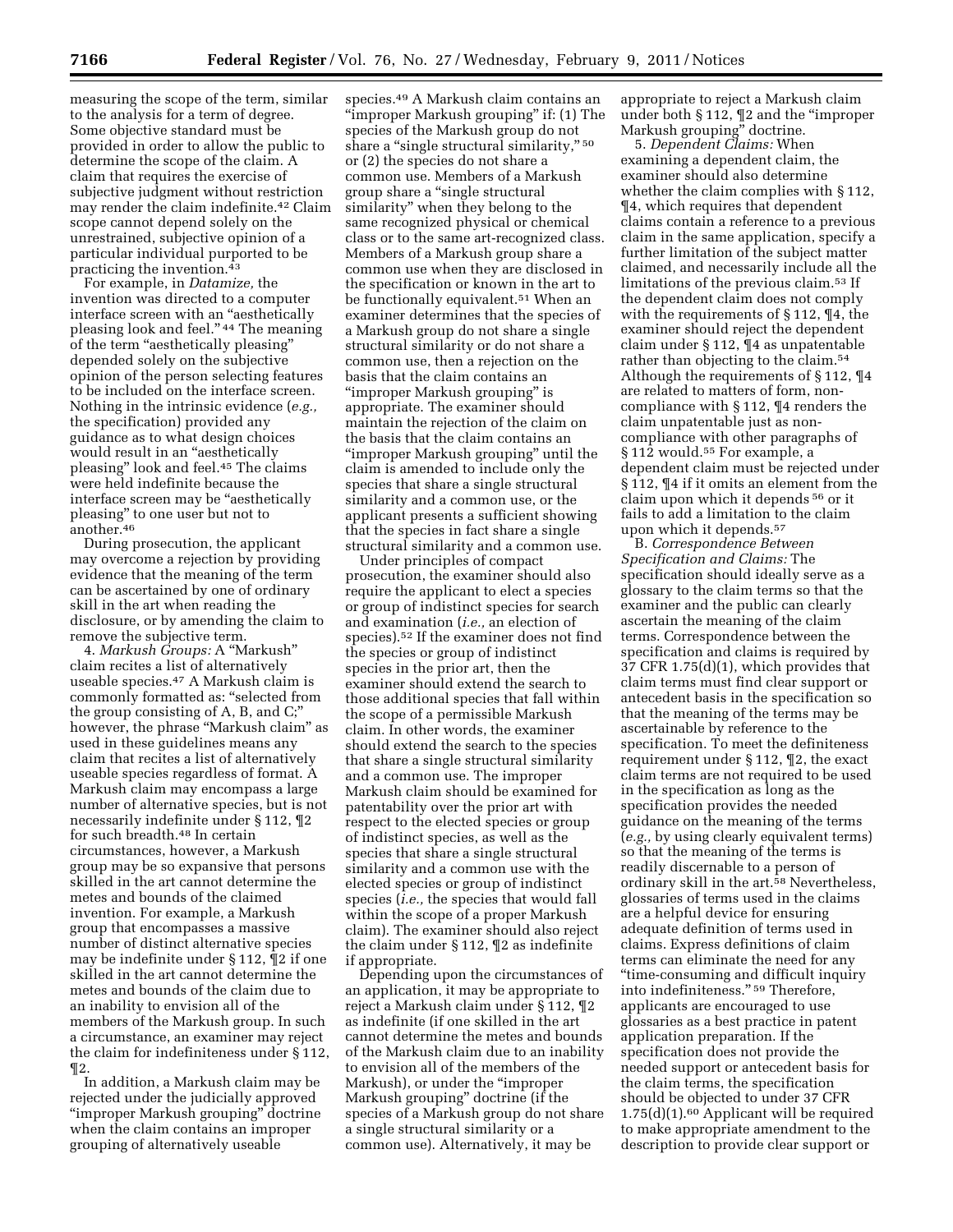antecedent basis for the claim terms provided no new matter is introduced, or amend the claim.

A claim, although clear on its face, may also be indefinite when a conflict or inconsistency between the claimed subject matter and the specification disclosure renders the scope of the claim uncertain.61 For example, a claim with a limitation of "the clamp means including a clamp body and first and second clamping members, the clamping members being supported by the clamp body'' was determined to be indefinite because the terms ''first and second clamping members" and "clamp body'' were found to be vague in light of the specification which showed no "clamp member" structure being "supported by the clamp body."<sup>62</sup> In another example, a claim was directed to a process of treating an aluminum surface with an alkali silicate solution and included a further limitation that the surface has an ''opaque'' appearance.63 The specification, meanwhile, associated the use of an alkali silicate with a glazed or porcelainlike finish, which the specification distinguished from an opaque finish.64 Noting that no claim may be read apart from and independent of the supporting disclosure on which it is based, the court found that the claim was internally inconsistent based on the description, definitions and examples set forth in the specification relating to the appearance of the surface after treatment, and therefore indefinite.65

# *C. Interpreting Claim Limitations Under § 112, ¶6*

1. *Determining Whether a Claim Limitation Invokes § 112, ¶6:* If a claim limitation recites a term and associated functional language, the examiner should determine whether the claim limitation invokes § 112, ¶6. The claim limitation is presumed to invoke § 112, ¶6 when it explicitly uses the phrase "means for" or "step for" and includes functional language. That presumption is overcome when the limitation further includes the structure necessary to perform the recited function.66

By contrast, a claim limitation that does not use the phrase ''means for'' or "step for" will trigger the rebuttable presumption that § 112, ¶6 does not apply.67 This presumption is a strong one that is not readily overcome.68 This strong presumption may be overcome if the claim limitation is shown to use a non-structural term that is ''a nonce word or a verbal construct that is not recognized as the name of structure'' but is merely a substitute for the term "means for," associated with functional language.69 However, § 112, ¶6 will not

apply if persons of ordinary skill in the art reading the specification understand the term to be the name for the structure that performs the function, even when the term covers a broad class of structures or identifies the structures by their function (*e.g.*, "filters," "brakes," "clamp," "screwdriver," and "locks").<sup>70</sup> The term is not required to denote a specific structure or a precise physical structure to avoid the application of § 112, ¶6.71

When the claim limitation does not use the phrase "means for" or "step for," examiners should determine whether the claim limitation uses a nonstructural term (a term that is simply a substitute for the term "means for"). Examiners will apply § 112, ¶6 to a claim limitation that uses a nonstructural term associated with functional language, unless the nonstructural term is (1) preceded by a structural modifier, defined in the specification as a particular structure or known by one skilled in the art, that denotes the type of structural device (*e.g.,* "filters"), or (2) modified by sufficient structure or material for achieving the claimed function. The following is a list of non-structural terms that may invoke § 112, ¶6: "mechanism for," "module for," "device for," "unit for," "component for," ''element for,'' ''member for,'' ''apparatus for," "machine for," or "system for." 72 This list is not exhaustive, and other non-structural terms may invoke § 112, ¶6. The following are examples of structural terms that have been found not to invoke § 112, ¶6: "circuit for," 73 ''detent mechanism,'' 74 ''digital detector for,"<sup>75</sup> "reciprocating member,"<sup>76</sup> "connector assembly," 77 "perforation,"<sup>78</sup> "sealingly connected joints,"<sup>79</sup> and "eyeglass hanger member."  $^{\rm 80}$ 

A limitation will not invoke § 112, ¶6 if there is a structural modifier that further describes the non-structural term. For example, although a nonstructural term like "mechanism" standing alone may invoke § 112, ¶6 when coupled with a function, it will not invoke § 112, ¶6 when it is preceded by a structural modifier (*e.g.*, "detent" mechanism'').81 By contrast, when a non-structural term is preceded by a non-structural modifier that does not have any generally understood structural meaning in the art, the phrase may invoke § 112, ¶6 when coupled with a function (e.g., "colorant selection mechanism," "lever moving element," or ''movable link member'').82

To determine whether a word, term, or phrase coupled with a function denotes structure, examiners should check whether: (1) The specification

provides a description sufficient to inform one of ordinary skill in the art that the term denotes structure; (2) general and subject matter specific dictionaries provide evidence that the term has achieved recognition as a noun denoting structure; and (3) the prior art provides evidence that the term has an art-recognized structure to perform the claimed function.83

Examiners will apply § 112, ¶ 6 to a claim limitation that meets the following conditions: (1) The claim limitation uses the phrase "means for" or ''step for'' or a **non-structural term** that does not have a structural modifier; (2) the phrase ''means for'' or ''step for'' or the non-structural term recited in the claim is modified by functional language; and (3) the phrase "means for" or ''step for'' or the non-structural term recited in the claim is not modified by sufficient structure, material, or acts for achieving the specified function.

This guideline modifies the 3-prong analysis in MPEP § 2181, which will be revised in due course.

When it is unclear whether a claim limitation invokes § 112, ¶ 6 or not, a rejection under § 112, ¶ 2 may be appropriate.84 Similarly, when applicant uses the phrase ''means for'' or "step for" in the preamble, a rejection under § 112, ¶ 2 may be appropriate when it is unclear whether the preamble is reciting a means (or step) plus function limitation or whether the preamble is merely stating the intended use of the claimed invention. If applicant uses a structural or nonstructural term with the word "for" in the preamble, the examiner should not construe such phrase as reciting a means-plus-function limitation.

2. *Rejections Under § 112, ¶ 2 When Examining Means-Plus-Function Limitations Under § 112, ¶ 6:* Once the examiner determines that a claim limitation is a means-plus-function limitation invoking § 112, ¶ 6, the examiner should determine the claimed function 85 and then review the written description of the specification to determine whether the corresponding structure, material, or acts that perform the claimed function are disclosed.86 The disclosure must be reviewed from the point of view of one skilled in the relevant art to determine whether that person would understand the written description to disclose the corresponding structure, material, or acts.87 To satisfy the definiteness requirement under § 112, ¶ 2, the written description must clearly link or associate the corresponding structure, material, or acts to the claimed function.88 A rejection under § 112, ¶ 2 is appropriate if the written description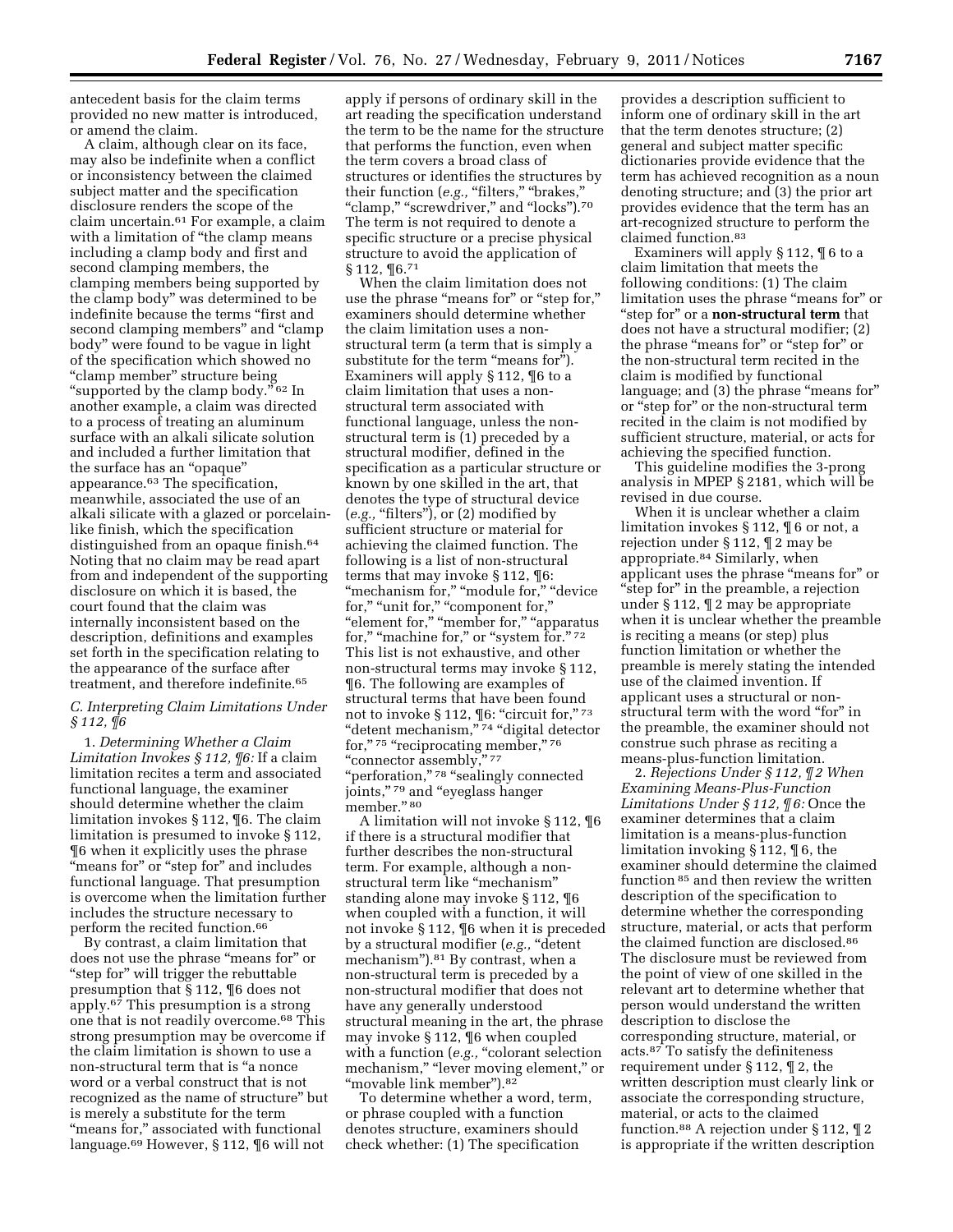fails to link or associate the disclosed structure, material, or acts to the claimed function, or if there is no disclosure (or insufficient disclosure) of structure, material, or acts for performing the claimed function.89 A bare statement that known techniques or methods can be used would not be a sufficient disclosure to support a meansplus-function limitation.90

A rejection under § 112, ¶ 2 may be appropriate in the following situations when examining means-plus-function claim limitations under § 112, ¶ 6: (1) When it is unclear whether a claim limitation invokes § 112, ¶ 6; (2) when § 112, ¶ 6 is invoked and there is no disclosure or there is insufficient disclosure of structure, material, or acts for performing the claimed function; and/or (3) when § 112, ¶ 6 is invoked and the supporting disclosure fails to clearly link or associate the disclosed structure, material, or acts to the claimed function.91 When the examiner cannot identify the corresponding structure, material, or acts, a rejection under § 112, ¶ 2 should be made. In some cases, a requirement for information under 37 CFR 1.105 may be made to require the identification of the corresponding structure, material, or acts.92 If a requirement for information under 37 CFR 1.105 is made and the applicant states that he or she lacks such information or the reply does not identify the corresponding structure, material, or acts, a rejection under § 112, ¶ 2 should be made.93

If the written description sets forth the corresponding structure, material, or acts in compliance with § 112, ¶ 2, the claim limitation must ''be construed to cover the corresponding structure, material, or acts described in the specification and equivalents thereof." 94 However, functional limitations that are not recited in the claim, or structural limitations from the written description that are unnecessary to perform the claimed function, cannot be imported into the claim.95

3. *Computer-Implemented Means-Plus-Function Limitations:* For a computer-implemented means-plusfunction claim limitation invoking § 112, ¶ 6, the corresponding structure is required to be more than simply a general purpose computer or microprocessor.96 To claim a means for performing a particular computerimplemented function and then to disclose only a general purpose computer as the structure designed to perform that function amounts to pure functional claiming.97

The structure corresponding to a § 112, ¶ 6 claim limitation for a computer-implemented function must

include the algorithm needed to transform the general purpose computer or microprocessor disclosed in the specification.98 The corresponding structure is not simply a general purpose computer by itself but the special purpose computer as programmed to perform the disclosed algorithm.99 Thus, the specification must sufficiently disclose an algorithm to transform a general purpose microprocessor to the special purpose computer.100 An algorithm is defined, for example, as "a finite sequence of steps for solving a logical or mathematical problem or performing a task.'' 101 Applicant may express the algorithm in any understandable terms including as a mathematical formula, in prose, in a flow chart, or ''in any other manner that provides sufficient structure." 102

A rejection under § 112, ¶ 2 is appropriate if the specification discloses no corresponding algorithm associated with a computer or microprocessor.<sup>103</sup> For example, mere reference to a general purpose computer with appropriate programming without providing an explanation of the appropriate programming,104 or simply reciting ''software'' without providing detail about the means to accomplish the software function,<sup>105</sup> would not be an adequate disclosure of the corresponding structure to satisfy the requirements of § 112, ¶ 2. In addition, merely referencing a specialized computer (*e.g.,* a ''bank computer''), some undefined component of a computer system (e.g., "access control manager"), "logic," "code," or elements that are essentially a black box designed to perform the recited function, will not be sufficient because there must be some explanation of how the computer or the computer component performs the claimed function.106

In several Federal Circuit cases, the patentees argued that the requirement for the disclosure of an algorithm can be avoided if one of ordinary skill in the art is capable of writing the software to convert a general purpose computer to a special purpose computer to perform the claimed function.107 Such argument was found to be unpersuasive because the understanding of one skilled in the art does not relieve the patentee of the duty to disclose sufficient structure to support means-plus-function claim terms.108 The specification must explicitly disclose the algorithm for performing the claimed function, and simply reciting the claimed function in the specification will not be a sufficient disclosure for an algorithm which, by definition, must contain a sequence of steps.109

If the specification explicitly discloses an algorithm, the sufficiency of the disclosure of the algorithm must be determined in light of the level of ordinary skill in the art.110 The examiner should determine whether one skilled in the art would know how to program the computer to perform the necessary steps described in the specification (*i.e.,* the invention is enabled), and that the inventor was in possession of the invention (*i.e.,* the invention meets the written description requirement). Thus, the specification must sufficiently disclose an algorithm to transform a general purpose microprocessor to a special purpose computer so that a person of ordinary skill in the art can implement the disclosed algorithm to achieve the claimed function.111

Often the supporting disclosure for a computer-implemented invention discusses the implementation of the functionality of the invention through hardware, software, or a combination of both. In this situation, a question can arise as to which mode of implementation supports the meansplus-function limitation. The language of § 112, ¶ 6 requires that the recited "means" for performing the specified function shall be construed to cover the corresponding ''structure or material'' described in the specification and equivalents thereof. Therefore, by choosing to use a means-plus-function limitation and invoke § 112, ¶ 6, applicant limits that claim limitation to the disclosed structure, *i.e.,*  implementation by hardware or the combination of hardware and software, and equivalents thereof. Therefore, the examiner should not construe the limitation as covering pure software implementation.

However, if there is no corresponding structure disclosed in the specification (*i.e.,* the limitation is only supported by software and does not correspond to an algorithm **and** the computer or microprocessor programmed with the algorithm), the limitation should be deemed indefinite as discussed above, and the claim should be rejected under § 112,  $\P$  2. It is important to remember that claims must be interpreted as a whole; so, a claim that includes a means-plus-function limitation that corresponds to software *per se* (and is thus indefinite for lacking structural support in the specification) is not necessarily directed as a whole to software *per se* unless the claim lacks other structural limitations.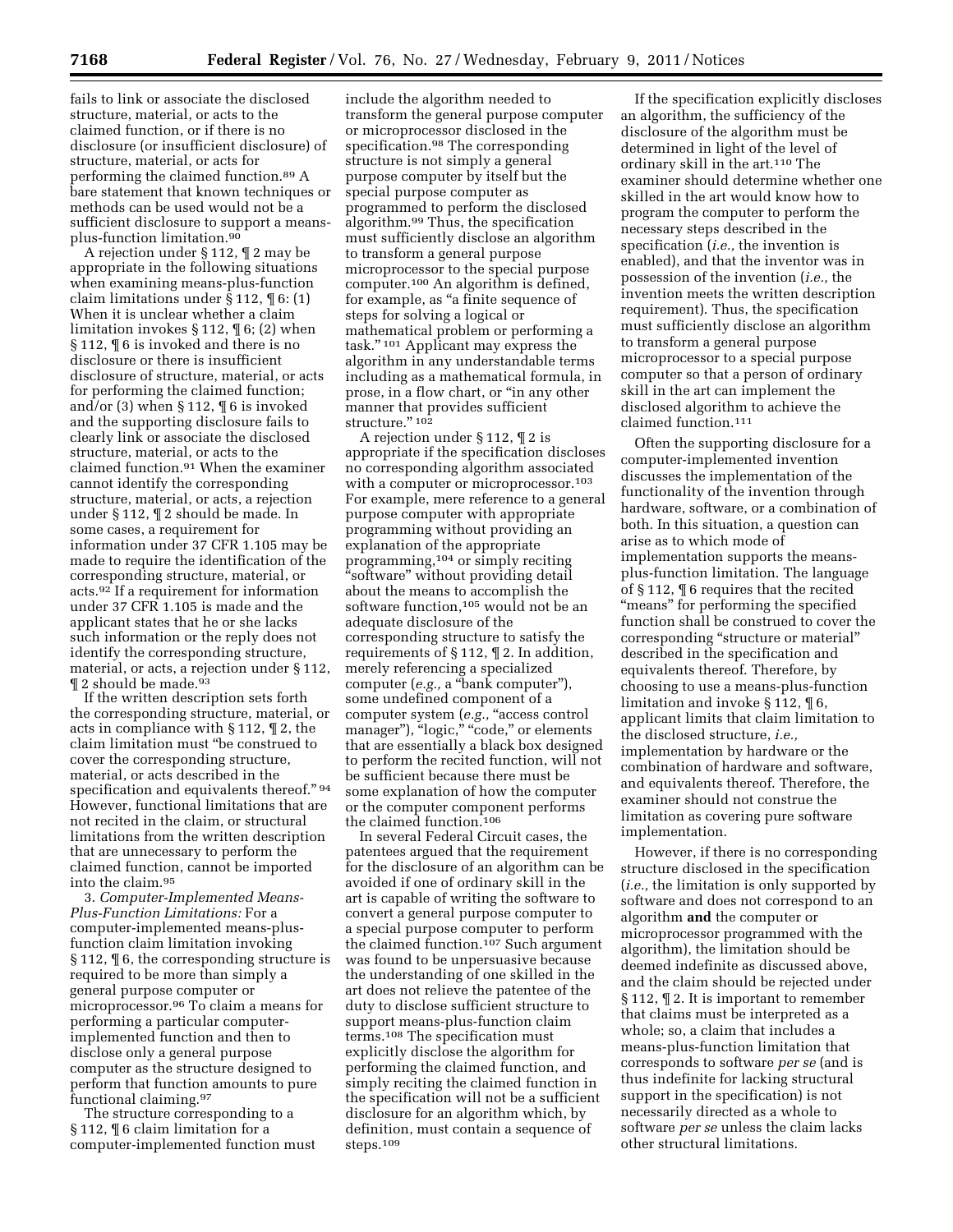# **IV. Step 3—Resolving Indefinite Claim Language**

A. *Examiner Must Establish a Clear Record:* Examiners are urged to carefully carry out their responsibilities to see that the application file contains a complete and accurate picture of the Office's consideration of the patentability of an application.112 In order to provide a complete application file history and to enhance the clarity of the prosecution history record, an examiner should provide clear explanations of all actions taken during prosecution of the application.113 Thus, when a rejection under § 112, ¶ 2, is appropriate based on the examiner's determination that a claim term or phrase is indefinite, the examiner should clearly communicate in an Office action any findings and reasons which support the rejection and avoid a mere conclusion that the claim term or phrase is indefinite.114

MPEP § 2173.05 provides numerous examples of rationales that may support a rejection under § 112, ¶ 2, such as functional claim limitations, relative terminology/terms of degree, lack of antecedent basis, etc. (*See* PART 1, section III above for detailed guidance on certain situations in determining whether claim language is definite.) Only by providing a complete explanation in the Office action as to the basis for determining why a particular term or phrase used in the claim is ''vague and indefinite'' will the examiner enhance the clarity of the prosecution history record.<sup>115</sup>

B. *An Office Action Should Provide a Sufficient Explanation:* The Office action must set forth the specific term or phrase that is indefinite and why the metes and bounds are unclear. Since a rejection requires the applicant to respond by explaining why claim language is definite or by amending the claim, the Office action should provide enough information for the applicant to prepare a meaningful response. ''Because claims delineate the patentee's right to exclude, the patent statute requires that the scope of the claims be sufficiently definite to inform the public of the bounds of the protected invention, *i.e.,* what subject matter is covered by the exclusive rights of the patent.'' 116 Thus, claims are given their broadest reasonable interpretation during prosecution ''to facilitate sharpening and clarifying the claims at the application stage'' when claims are readily changed.117

To comply with § 112, ¶ 2, applicants are required to make the terms that are used to define the invention clear and precise, so that the metes and bounds of

the subject matter that will be protected by the patent grant can be ascertained.118 It is important that a person of ordinary skill in the art be able to interpret the metes and bounds of the claims so as to understand how to avoid infringement of the patent that ultimately issues from the application being examined.119 Examiners should bear in mind that "[a]n essential purpose of patent examination is to fashion claims that are precise, clear, correct, and unambiguous. Only in this way can uncertainties of claim scope be removed, as much as possible, during the administrative process."<sup>120</sup>

Accordingly, when rejecting a claim as indefinite under § 112, ¶ 2, the examiner should provide enough information in the Office action to permit applicant to make a meaningful response, as the indefiniteness rejection requires the applicant to explain or provide evidence as to why the claim language is not indefinite or amend the claim. For example, the examiner should point out the specific term or phrase that is indefinite, explain in detail why such term or phrase renders the metes and bounds of the claim scope unclear and, whenever practicable, indicate how the indefiniteness issues may be resolved to overcome the rejection.121

The focus during the examination of claims for compliance with the requirement for definiteness under § 112, ¶ 2, is whether the claim meets the threshold requirements of clarity and precision, not whether more suitable language or modes of expression are available. *See* MPEP § 2173.02. If the language used by applicant satisfies the statutory requirement of § 112, ¶ 2, but the examiner merely wants the applicant to improve the clarity or precision of the language used, the examiner should suggest improved claim language to the applicant and not make a rejection under § 112, ¶ 2.122 Furthermore, when the examiner determines that more information is necessary to ascertain the meaning of a claim term, a requirement for information under 37 CFR 1.105 is appropriate. *See* MPEP § 704.10 regarding requirements for information.

It is highly desirable to have applicants resolve ambiguity by amending the claims during prosecution of the application rather than attempting to resolve the ambiguity in subsequent litigation of the issued patent.<sup>123</sup> Likewise, if the applicant traverses a rejection under § 112, ¶ 2, with or without the submission of an amendment, and the examiner considers applicant's arguments to be persuasive, the examiner should indicate in the next

Office communication that the previous rejection under § 112, ¶ 2, has been withdrawn and provide an explanation as to what prompted the change in the examiner's position (*e.g.,* by making specific reference to portions of applicant's remarks).124

# *C. Practice Compact Prosecution*

1. *Interpret the Claim and Apply Art With an Explanation of How an Indefinite Term Is Interpreted:* The goal of examination is to clearly articulate any rejection early in the prosecution process so that the applicant has the chance to provide evidence of patentability and otherwise reply completely at the earliest opportunity.125 Under the principles of compact prosecution, the examiner should review each claim for compliance with every statutory requirement for patentability in the initial review of the application and identify all of the applicable grounds of rejection in the first Office action to avoid unnecessary delays in the prosecution of the application.126

Thus, when the examiner determines that a claim term or phrase renders the claim indefinite, the examiner should make a rejection based on indefiniteness under § 112, ¶ 2, as well as a rejection(s) in view of the prior art under § 102 or § 103 that renders the prior art applicable based on the examiner's interpretation of the claim. When making a rejection over prior art in these circumstances, it is important that the examiner state on the record how the claim term or phrase is being interpreted with respect to the prior art applied in the rejection. By rejecting each claim on all reasonable grounds available, the examiner can avoid piecemeal examination.127

2. *Open Lines of Communication With the Applicant—When Indefiniteness Is the Only Issue, Attempt Resolution Through an Interview Before Resorting to a Rejection:* Examiners are reminded that interviews can be an effective examination tool and are encouraged to initiate an interview with the applicant or applicant's representative at any point during the pendency of an application, if the interview can help further prosecution, shorten pendency, or provide a benefit to the examiner or applicant.128 Issues of claim interpretation and clarity of scope may lend themselves to resolution through an examiner interview. For example, the examiner may initiate an interview to discuss, among other issues, the broadest reasonable interpretation of a claim, the meaning of a particular claim limitation, and the scope and clarity of preamble language, functional language,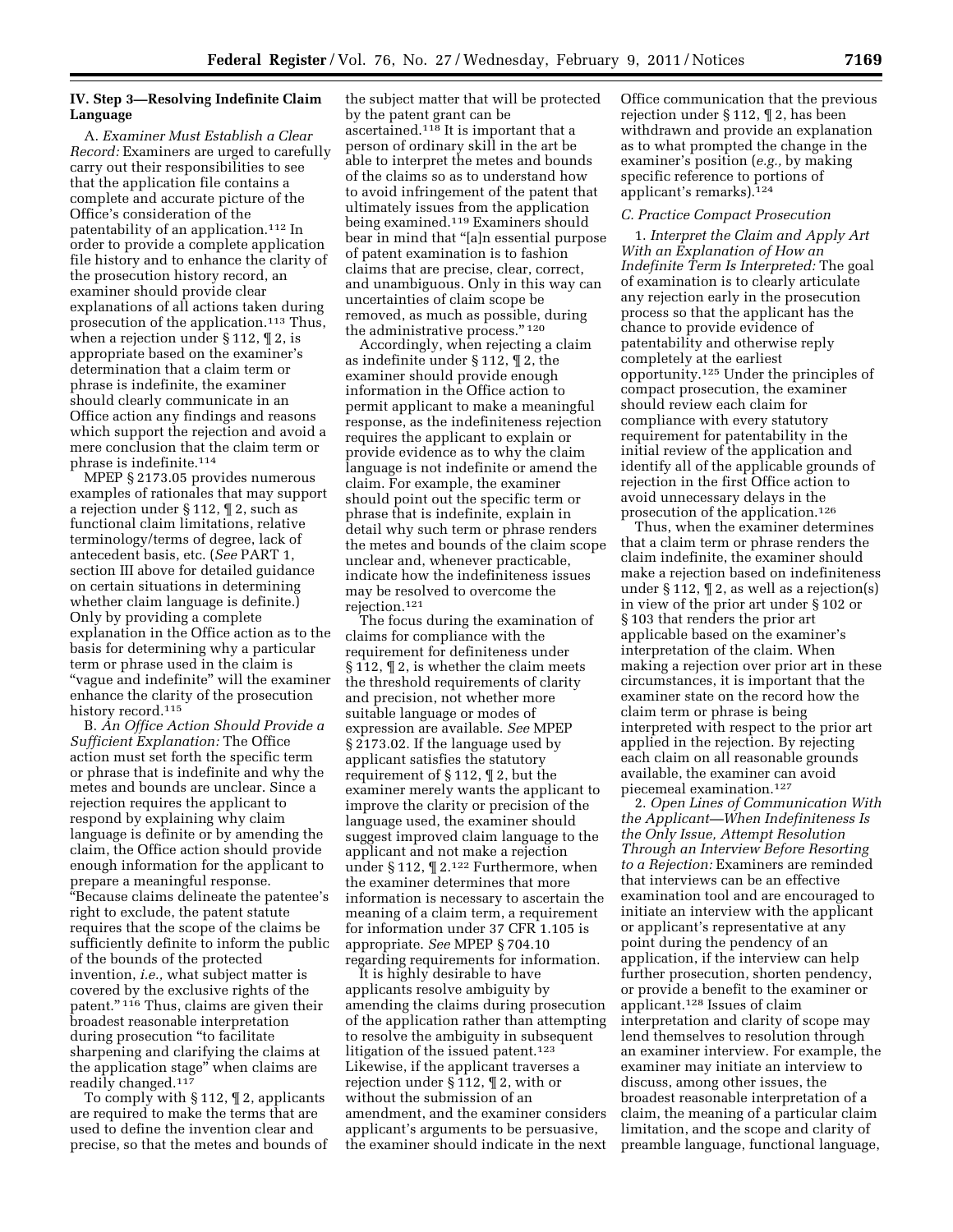intended use language, and means-plusfunction limitations, etc.

An interview can serve to develop and clarify such issues and lead to a mutual understanding between the examiner and the applicant, potentially eliminating the need for the examiner to resort to making a rejection under § 112, ¶ 2. The examiner is reminded that the substance of any interview, whether in person, by video conference, or by telephone must be made of record in the application, whether or not an agreement was reached at the interview.129 Examples of § 112 issues that should be made of record after the interview include: why the discussed claim term is or is not sufficiently clear; why the discussed claim term is or is not inconsistent with the specification; why the discussed claim term does or does not invoke § 112, ¶ 6, (and if it does, the identification of corresponding structure in the specification for a § 112, ¶ 6 limitation); and any claim amendments discussed that would resolve identified ambiguities.

#### *D. Ensure That the Record Is Clear*

1. *Provide Claim Interpretation in Reasons for Allowance When Record Is Unclear:* Pursuant to 37 CFR 1.104(e), if the examiner believes that the record of the prosecution as a whole does not make clear his or her reasons for allowing a claim or claims, the examiner may set forth such reasoning in reasons for allowance.130 One of the primary purposes of 37 CFR 1.104 $(e)$  is to improve the quality and reliability of issued patents by providing a complete file history which should clearly reflect the reasons why the application was allowed. Such information facilitates evaluation of the scope and strength of a patent by the patentee and the public and may help avoid or simplify subsequent litigation of an issued patent.131 In meeting the need for the application file history to speak for itself, it is incumbent upon the examiner in exercising his or her responsibility to the public, to see that the file history is complete.132

For example, when allowing a claim based on a claim interpretation which might not be readily apparent from the record of the prosecution as a whole, the examiner should set forth in reasons for allowance the claim interpretation that he or she applied in determining that the claim is allowable over the prior art.133 This is especially the case where the application is allowed after an interview. The examiner should ensure, however, that statements of reasons for allowance do not place unwarranted interpretations, whether broad or narrow, upon the claims.134

2. *Provide Claim Interpretation When § 112, ¶ 6 Is Invoked:* The examiner should specify in the Office action that a claim limitation has been interpreted under the provisions of  $\S 112$ ,  $\P 6$ , as provided above in section III.C. When claim terms other than ''means for'' or ''step for'' are determined to invoke § 112, ¶6 pursuant to the guidance above, the reasons why the claim was interpreted as invoking 112, ¶ 6, should also be clearly stated in the Office action. For example, the Office action can include a statement that a certain claim limitation is expressed in functional terms coupled to a nonstructural word (*e.g.*, "module for,") that does not connote structure and therefore invokes treatment under § 112, ¶ 6. When the examiner has determined that § 112, ¶ 6 applies, the examiner may also specify what the specification identifies as the corresponding structure.

Additionally, if the corresponding structure for the claimed function is not clearly identifiable in the specification, the Office action should, nevertheless, attempt to identify what structure is most closely associated with the meansplus-function limitation to facilitate a prior art search. This is especially true when there may be confusion as to which disclosed implementation of the invention supports the limitation, as explained in section III.C.3 above.

When allowing a claim that was treated under § 112, ¶6, the examiner should indicate that the claim was interpreted under the provisions of § 112, ¶6 in reasons for allowance if such an explanation has not previously been made of record. As noted above, the indication should also clarify the associated structure if not readily apparent in the specification.

## **Part 2: Supplemental Information for Examining Computer-Implemented Functional Claim Limitations**

The statutory requirements for computer-implemented inventions are the same as for all inventions, such as the subject matter eligibility 135 and utility 136 requirements under § 101, the definiteness requirement of § 112, ¶ 2, the three separate and distinct requirements of  $\S 112$ ,  $\P 1$ ,  $137$  the novelty requirement of § 102, and nonobviousness requirement of § 103.138 Nevertheless, computerimplemented inventions have certain unique examination issues, especially those that are claimed using functional language that is not limited to a specific structure. This section provides supplemental information to assist examiners in examining computerimplemented functional claim

limitations. *See* PART 1, sections III.C. and IV.D. (above) for information regarding means (or step) plus function limitations that invoke § 112, ¶ 6.

I. *Determining Whether There Is Adequate Written Description for a Computer-Implemented Functional Claim Limitation:* The first paragraph of § 112 contains a written description requirement that is separate and distinct from the enablement requirement.139 To satisfy the written description requirement, the specification must describe the claimed invention in sufficient detail that one skilled in the art can reasonably conclude that the inventor had possession of the claimed invention.140 Specifically, the specification must describe the claimed invention in a manner understandable to a person of ordinary skill in the art and show that the inventor actually invented the claimed invention.141

The written description requirement of § 112, ¶ 1 applies to all claims including original claims that are part of the disclosure as filed.142 As stated by the Federal Circuit, "[a]lthough many original claims will satisfy the written description requirement, certain claims may not."<sup>143</sup> For instance, generic claim language in the original disclosure does not satisfy the written description requirement if it fails to support the scope of the genus claimed.<sup>144</sup> For example, in *LizardTech,* the claim was directed to a method of compressing digital images using seamless discrete wave transformation ("DWT"). The court found that the claim covered all ways of performing DWT-based compression processes that lead to a seamless DWT because there were no limitations as to how the seamless DWT was to be accomplished.145 However, the specification provided only one method for creating a seamless DWT, and there was no evidence that the specification contemplated a more generic way of creating a seamless array of DWT coefficients. Therefore, the written description requirement was not satisfied in this case because the specification did not provide sufficient evidence that the inventor invented the generic claim.146

In addition, original claims may fail to satisfy the written description requirement when the invention is claimed and described in functional language but the specification does not sufficiently identify how the invention achieves the claimed function.147 In *Ariad,* the court recognized the problem of using functional claim language without providing in the specification examples of species that achieve the claimed function: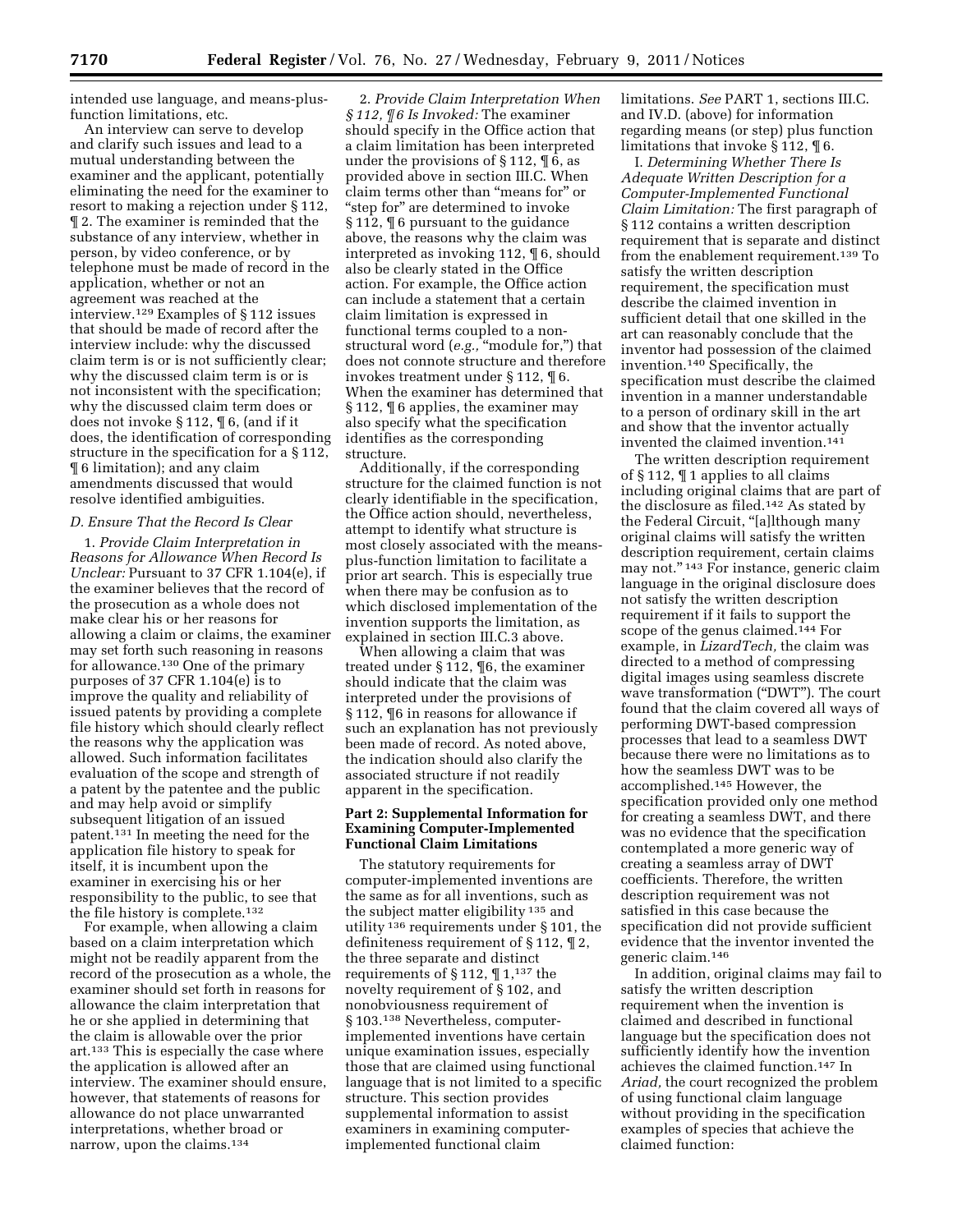The problem is especially acute with genus claims that use functional language to define the boundaries of a claimed genus. In such a case, the functional claim may simply claim a desired result, and may do so without describing species that achieve that result. But the specification must demonstrate that the applicant has made a generic invention that achieves the claimed result and do so by showing that the applicant has invented species sufficient to support a claim to the functionally-defined genus.148

The level of detail required to satisfy the written description requirement varies depending on the nature and scope of the claims and on the complexity and predictability of the relevant technology.149 Computerimplemented inventions are often disclosed and claimed in terms of their functionality. This is because writing computer programming code for software to perform specific functions is normally within the skill of the art once those functions have been adequately disclosed.150 Nevertheless, for computer-implemented inventions, the determination of the sufficiency of disclosure will require an inquiry into both the sufficiency of the disclosed hardware as well as the disclosed software due to the interrelationship and interdependence of computer hardware and software.151 For instance, in *In re Hayes Microcomputer Products,*  the written description requirement was satisfied because the specification disclosed the specific type of microcomputer used in the claimed invention as well as the necessary steps for implementing the claimed function. The disclosure was in sufficient detail such that one skilled in the art would know how to program the microprocessor to perform the necessary steps described in the specification.152 Two additional observations made by the Federal Circuit in *Hayes* are important. First, the Federal Circuit stressed that the written description requirement was satisfied because the particular steps, *i.e.,* algorithm, necessary to perform the claimed function were "described in the specification."<sup>153</sup> Second, the Court acknowledged that the level of detail required for the written description requirement to be met is case specific.154

When examining computerimplemented functional claims, examiners should determine whether the specification discloses the computer and the algorithm (*e.g.,* the necessary steps and/or flowcharts) that perform the claimed function in sufficient detail such that one of ordinary skill in the art can reasonably conclude that the inventor invented the claimed subject

matter. Specifically, if one skilled in the art would know how to program the disclosed computer to perform the necessary steps described in the specification to achieve the claimed function and the inventor was in possession of that knowledge, the written description requirement would be satisfied.155 If the specification does not provide a disclosure of the computer and algorithm in sufficient detail to demonstrate to one of ordinary skill in the art that the inventor possessed the invention including how to program the disclosed computer to perform the claimed function, a rejection under § 112, ¶ 1 for lack of written description must be made. For more information regarding the written description requirement, *see* MPEP § 2161.01– 2163.07(b).

II. *Determining Whether the Full Scope of a Computer-Implemented Functional Claim Limitation Is Enabled:*  To satisfy the enablement requirement of § 112, ¶ 1, the specification must teach those skilled in the art how to make and use the full scope of the claimed invention without ''undue experimentation.'' 156 In *In re Wands,*  the court set forth the following factors to consider when determining whether undue experimentation is needed: (1) The breadth of the claims; (2) the nature of the invention; (3) the state of the prior art; (4) the level of one of ordinary skill; (5) the level of predictability in the art; (6) the amount of direction provided by the inventor; (7) the existence of working examples; and (8) the quantity of experimentation needed to make or use the invention based on the content of the disclosure.157 The undue experimentation determination is not a single factual determination. Rather, it is a conclusion reached by weighing all the factual considerations.158

Functional claim language may render the claims broad when the claim is not limited to any particular structure for performing the claimed function.159 Since such a claim covers all devices which perform the recited function, there is a concern regarding whether the scope of enablement provided to one skilled in the art by the disclosure is commensurate with the scope of protection sought by the claim.160 Applicants who present broad claim language must ensure the claims are fully enabled. Specifically, the scope of the claims must be less than or equal to the scope of the enablement provided by the specification.161

For example, the claims in *Sitrick*  were directed to "integrating" or ''substituting'' a user's audio signal or visual image into a pre-existing video game or movie. While the claims

covered both video games and movies, the specification only taught the skilled artisan how to substitute and integrate user images into video games. The Federal Circuit held that the specification failed to enable the full scope of the claims because the skilled artisan could not substitute a user image for a preexisting character image in movies without undue experimentation. Specifically, the court recognized that one skilled in the art could not apply the teachings of the specification regarding video games to movies, because movies, unlike video games, do not have easily separable character functions. Because the specification did not teach how the substitution and integration of character functions for a user image would be accomplished in movies, the claims were not enabled.162

Although the specification need not teach what is well known in the art, applicant cannot rely on the knowledge of one skilled in the art to supply information that is required to enable the novel aspect of the claimed invention, when the enabling knowledge is in fact not known in the art.163 The Federal Circuit has stated that '' '[i]t is the specification, not the knowledge of one skilled in the art, that must supply the novel aspects of an invention in order to constitute adequate enablement.'" 164 The rule that a specification need not disclose what is well known in the art is "merely a rule of supplementation, not a substitute for a basic enabling disclosure.'' 165 Therefore, the specification must contain the information necessary to enable the novel aspects of the claimed invention.166 For instance, in *Auto. Techs.,* the claim limitation ''means responsive to the motion of said mass'' was construed to include both mechanical side impact sensors and electronic side impact sensors for performing the function of initiating an occupant protection apparatus.167 The specification did not disclose any discussion of the details or circuitry involved in the electronic side impact sensor, and thus, it failed to apprise one of ordinary skill how to make and use the electronic sensor. Since the novel aspect of the invention was side impact sensors, the patentee could not rely on the knowledge of one skilled in the art to supply the missing information.168

A rejection under § 112, ¶ 1 for lack of enablement must be made when the specification does not enable the full scope of the claim. USPTO personnel should establish a reasonable basis to question the enablement provided for the claimed invention and provide reasons for the uncertainty of the enablement. For more information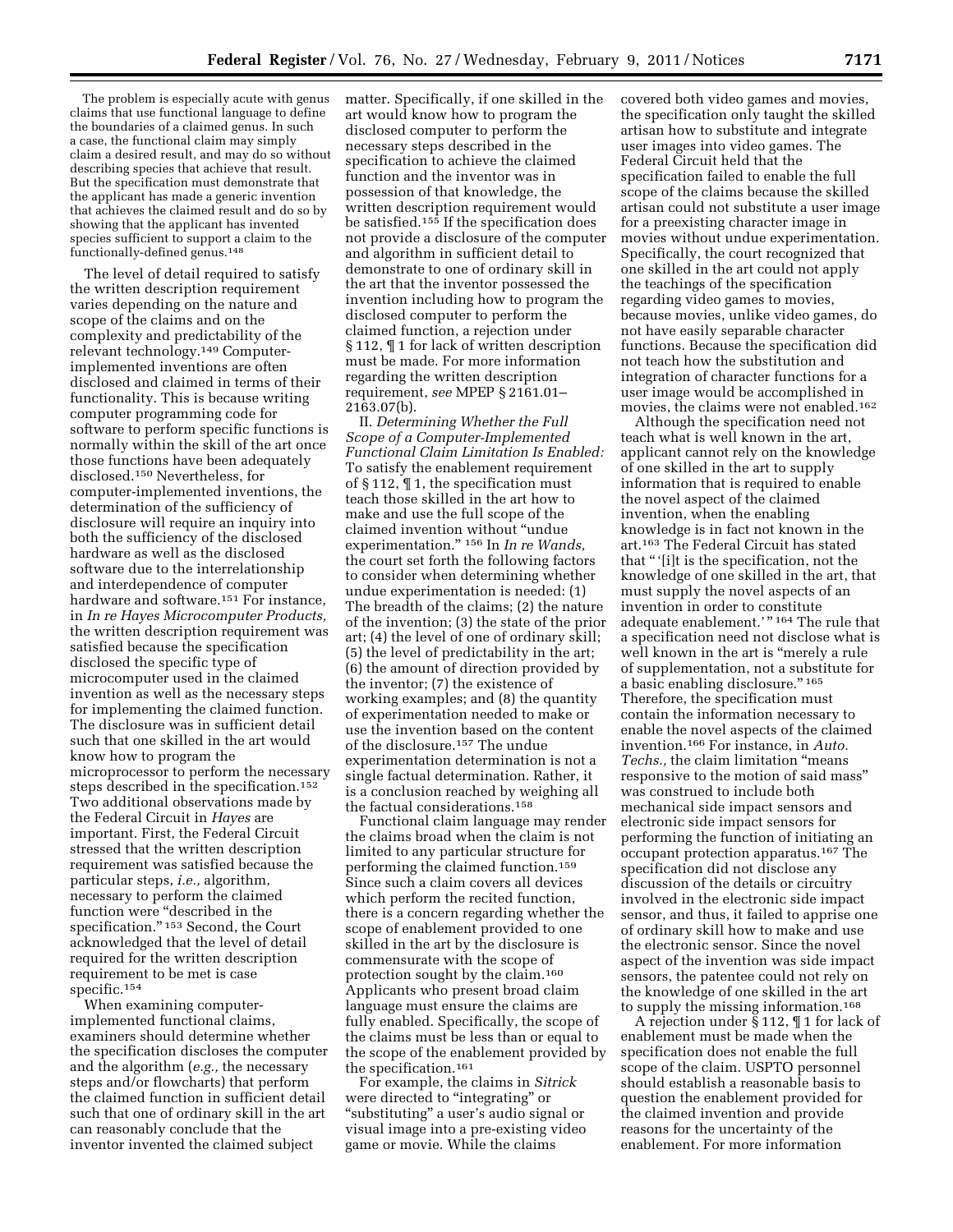regarding the enablement requirement, *see* MPEP §§ 2161.01, 2164.01(a)– 2164.08(c), *e.g.,* 2164.06(c) on examples of computer programming cases.

III. *Determining Whether a Computer-Implemented Functional Claim Limitation Is Patentable Over the Prior Art Under §§ 102 and 103:* Functional claim language that is not limited to a specific structure covers all devices that are capable of performing the recited function. Therefore, if the prior art discloses a device that can inherently perform the claimed function, a rejection under § 102 or 103 may be appropriate.169 *See* MPEP §§ 2112 and 2114 for more information.

Computer-implemented functional claim limitations may also be broad because the term "computer" is commonly understood by one of ordinary skill in the art to describe a variety of devices with varying degrees of complexity and capabilities.170 Therefore, a claim containing the term "computer" should not be construed as limited to a computer having a specific set of characteristics and capabilities, unless the term is modified by other claim terms or clearly defined in the specification to be different from its common meaning.171 In *In re Paulsen,*  the claims, directed to a portable computer, were rejected as anticipated under § 102 by a reference that disclosed a calculator, because the term ''computer'' was given the broadest reasonable interpretation consistent with the specification to include a calculator, and a calculator was considered to be a particular type of computer by those of ordinary skill in the art.172

When determining whether a computer-implemented functional claim is obvious, examiners should note that broadly claiming an automated means to replace a manual function to accomplish the same result does not distinguish over the prior art.<sup>173</sup> Furthermore, implementing a known function on a computer has been deemed obvious to one of ordinary skill in the art if the automation of the known function on a general purpose computer is nothing more than the predictable use of prior art elements according to their established functions.174 Likewise, it has been found to be obvious to adapt an existing process to incorporate Internet and Web browser technologies for communicating and displaying information because these technologies had become commonplace for those functions.175

For more information on the obviousness determination, *see* MPEP § 2141 and *Examination Guidelines Update: Developments in the* 

*Obviousness Inquiry after KSR* v. *Teleflex,* 75 FR 53643 (Sept. 1, 2010).

Dated: January 21, 2011.

# **David J. Kappos,**

*Under Secretary of Commerce for Intellectual Property and Director of the United States Patent and Trademark Office.* 

1 *In re Yamamoto,* 740 F.2d 1569, 1571 (Fed. Cir. 1984); *In re Zletz,* 893 F.2d 319, 321 (Fed. Cir. 1989) (''During patent examination the pending claims must be interpreted as broadly as their terms<br>reasonably allow.").

<sup>2</sup> In re Suitco Surface, Inc., 603 F.3d 1255, 1260 (Fed. Cir. 2010); *In re Buszard,* 504 F.3d 1364 (Fed. Cir. 2007). In *Buszard,* the claim was directed to a flame retardant composition comprising a flexible polyurethane foam reaction mixture. *Id.* at 1365. The Federal Circuit found that the Board's interpretation that equated a ''flexible'' foam with a crushed ''rigid'' foam was not reasonable. *Id.* at 1367. Persuasive argument was presented that persons experienced in the field of polyurethane foams know that a flexible mixture is different than a rigid foam mixture. *Id.* at 1366. 3 *In re Morris,* 127 F.3d 1048, 1054 (Fed.

Cir. 1997) (the USPTO looks to the ordinary use of the claim terms taking into account definitions or other "enlightenment" contained in the written description); *But c.f. In re Am. Acad. of Sci. Tech. Ctr.,* 367 F.3d 1359, 1369 (Fed. Cir. 2004) (''We have cautioned against reading limitations into a claim from the preferred embodiment described in the specification, even if it is the only embodiment described, absent clear<br>disclaimer in the specification.").

<sup>4</sup> See, e.g., Exxon Research and Eng'g Co. v. *United States,* 265 F.3d 1371, 1375 (Fed.

Cir. 2001). 5 *Morris,* 127 F.3d at 1054; *Zletz,* 893 F.2d

<sup>6</sup> Ex parte Miyazaki, 89 USPQ2d 1207, 1212 (Bd. Pat. App. & Int. 2008) (precedential); *In re Am. Acad. of Sci. Tech Center,* 367 F.3d 1359, 1369 (Fed. Cir. 2004) (''However, the Board is required to use a different standard for construing claims than that used by district courts.''). 7*Burlington Indus. Inc.* v. *Quigg,* 822 F.2d

1581, 1583 (Fed. Cir. 1987) (''Issues of judicial claim construction such as arise after patent issuance, for example during infringement litigation, have no place in prosecution of pending claims before the PTO, when any ambiguity or excessive breadth may be corrected by merely changing<br>the claim.") (emphasis added).

the claim.'') (emphasis added). 8*Zletz,* 893 F.2d at 322. 9*See* Memorandum entitled ''*Indefiniteness rejections under 35 U.S.C. 112, second paragraph*'' available at *[http://](http://www.uspto.gov/web/offices/pac/dapp/opla/preognotice/section_112_6th_09_02_2008.pdf) [www.uspto.gov/web/offices/pac/dapp/opla/](http://www.uspto.gov/web/offices/pac/dapp/opla/preognotice/section_112_6th_09_02_2008.pdf)  [preognotice/](http://www.uspto.gov/web/offices/pac/dapp/opla/preognotice/section_112_6th_09_02_2008.pdf)* 

*section*\_*112*\_*6th*\_*09*\_*02*\_*[2008.pdf.](http://www.uspto.gov/web/offices/pac/dapp/opla/preognotice/section_112_6th_09_02_2008.pdf)* 10 35 U.S.C. 112, ¶ 6; *see also In re Donaldson Co.,* 16 F.3d 1189, 1193 (Fed. Cir. 1994) (en banc) (''[W]e hold that paragraph six applies regardless of the context in which the interpretation of means-plus-function language arises, i.e., whether as part of a patentability determination in the PTO or as

part of a validity or infringement

determination in a court.''). 11*See, e.g., Johnson & Johnston Assoc. Inc.*  v. *R.E. Serv. Co.,* 285 F.3d 1046, 1052 (Fed.

Cir. 2002). 12*Halliburton Energy Servs., Inc.* v. *M–I LLC,* 514 F.3d 1244, 1255 (Fed. Cir. 2008) (emphasis added). 13*Power-One, Inc.* v. *Artesyn Techs., Inc.,* 

599 F.3d 1343, 1350 (Fed. Cir. 2010); *Orthokinetics, Inc.* v. *Safety Travel Chairs, Inc.,* 806 F.2d 1565 (Fed. Cir. 1986). In *Orthokinetics,* a claim directed to a wheel chair included the phrase ''so dimensioned as to be insertable through the space between the doorframe of an automobile and one of the seats thereof.'' *Id.* at 1568. The court found the phrase to be as accurate as the subject matter permits, since automobiles are of various sizes. *Id.* at 1576. "As long as those of ordinary skill in the art realized the dimensions could be easily obtained, § 112, 2d ¶ requires nothing more.'' *Id.* 

14 *Medrad, Inc.* v. *MRI Devices Corp.,* 401

<sup>15</sup> In re Swinehart, 439 F.2d 210, 212<br>(CCPA 1971); *see also* MPEP § 2173.05(g).

(CCPA 1971); *see also* MPEP § 2173.05(g). 16*Swinehart,* 439 F.2d at 212; *see also* 

*Halliburton Energy Servs.,* 514 F.3d at 1255. 17*See, e.g., K–2 Corp.* v. *Salomon S.A.,* <sup>191</sup>

F.3d 1356, 1363 (Fed. Cir. 1999). 18*Phillips* v. *AWH Corp,* 415 F.3d 1303, 1311 (Fed. Cir. 2005) (en banc) (''Means-plusfunction claiming applies only to purely functional limitations that do not provide the structure that performs the recited<br>function.").

function.''). 19 *In re Schreiber,* 128 F.3d 1473, 1478

(Fed. Cir. 1997). 20 *Id.* 

<sup>22</sup> Halliburton Energy Servs., 514 F.3d at 1255 (noting that the Supreme Court explained that a vice of functional claiming occurs ''when the inventor is painstaking when he recites what has already been seen, and then uses conveniently functional language at the exact point of novelty'') (quoting *General Elec. Co.* v. *Wabash Appliance Corp.,* 304 U.S. 364, 371 (1938)); *see also United Carbon Co.* v. *Binney & Smith Co.,* 317 U.S. 228, 234 (1942) (holding indefinite claims that recited substantially pure carbon black "in the form of commercially uniform, comparatively small, rounded smooth aggregates having a spongy<br>or porous exterior").

<sup>23</sup> Ariad Pharms., Inc. v. *Eli Lilly & Co.*, 598<br>F.3d 1336, 1353 (Fed. Cir. 2010) (en banc).

<sup>24</sup> In re Hyatt, 708 F.2d 712, 714 (Fed. Cir. 1983).

1983). 25*Ariad,* 598 F.3d at 1340. 26*Hyatt,* 708 F.2d at 714–715. 27*Halliburton Energy Servs.,* 514 F.3d at

1255. 28 *Id.* at 1255–56. 29 *General Elec. Co.,* 304 U.S. at 370–71,

- 
- 

<sup>30</sup> *Id.* at 370.<br><sup>31</sup> *United Carbon Co.*, 317 U.S. at 234.<br><sup>32</sup> *Id.* at 233.<br><sup>34</sup> *In re Marosi,* 710 F.2d 799, 803 (Fed. Cir.<br><sup>34</sup> *In re Marosi,* 710 F.2d 799, 803 (Fed. Cir.<br>1983)

1983). 35*Halliburton Energy Servs.,* 514 F.3d at 1255–56.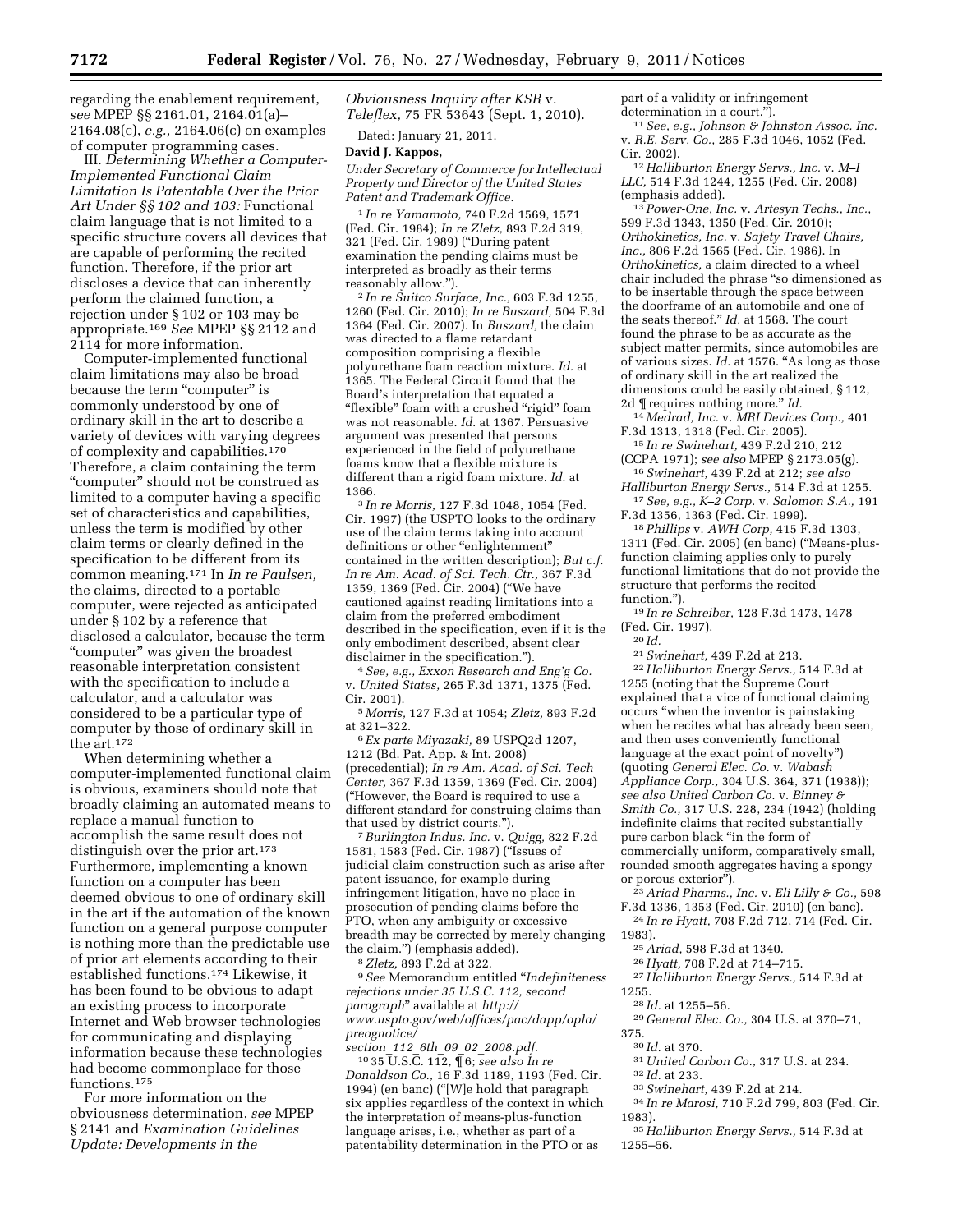36 *Id.* at 1256 (*citing Oakley, Inc.* v. *Sunglass Hut Int'l,* 316 F.3d 1331, 1341 (Fed.

Cir. 2003)). 37 *Marosi,* 710 F.2d at 803. 38*Hearing Components, Inc.* v. *Shure Inc.,*  600 F.3d 1357, 1367 (Fed. Cir. 2010); *Enzo Biochem, Inc.,* v. *Applera Corp.,* 599 F.3d 1325, 1332 (Fed. Cir. 2010); *Seattle Box Co., Inc. v. Indus. Crating & Packing, Inc.,* 731

<sup>39</sup> See MPEP § 2173.05(b).<br><sup>40</sup> See, e.g., Young v. Lumenis, Inc., 492 F.3d 1336, 1346 (Fed. Cir. 2007); *Exxon* 

*Research,* 265 F.3d at 1381. 41*Enzo Biochem,* 599 F.3d at 1335 (noting that applicant overcame an indefiniteness rejection over "not interfering substantially" claim language by submitting a declaration under 37 CFR 1.132 listing eight specific linkage groups that applicant declared did not substantially interfere with hybridization

or detection). 42 *In re Musgrave,* 431 F.2d 882, 893 (CCPA

1970). 43 *Datamize, LLC* v. *Plumtree Software,* 

*Inc.,* 417 F.3d 1342, 1350 (Fed. Cir. 2005). 44 *Id.* at 1344–45. 45 *Id.* at 1352. 46 *Id.* at 1350. 47 *In re Harnisch,* 631 F.2d 716, 719–20

(CCPA 1980); *Ex parte Markush,* 1925 Dec.

<sup>48</sup> In re Gardner, 427 F.2d 786, 788 (CCPA 1970) ("Breadth is not indefiniteness.").

<sup>49</sup> Harnisch, 631 F.2d at 721.<br><sup>50</sup> Id. at 722.<br><sup>51</sup> See MPEP § 803.02. <sup>52</sup> See id. for more information on election

of species.<br> $53\,35$  U.S.C. 112,  $\P$ 4 ("Subject to the following paragraph, a claim in dependent form shall contain a reference to a claim previously set forth and then specify a further limitation of the subject matter claimed. A claim in dependent form shall be construed to incorporate by reference all the<br>limitations of the claim to which it refers.").

54 Pfizer, Inc. v. Ranbaxy Labs., Ltd., 457 F.3d 1284, 1291–92 (Fed. Cir. 2006) (holding a dependent claim in a patent invalid for failure to comply with § 112,  $\P$ 4).<br><sup>55</sup>*Id*.

56 *Id.* 

57*Curtiss-Wright Flow Control Corp.* v. *Velan, Inc.,* 438 F.3d 1374, 1380 (Fed. Cir. 2006) (stating that ''reading an additional limitation from a dependent claim into an independent claim would not only make that additional limitation superfluous, it might render the dependent claim invalid'' for failing to add a limitation to the claim upon which it depends, as required by § 112, ¶4). 58*See, e.g., Bancorp Servs., L.L.C.* v.

*Hartford Life Ins. Co.,* 359 F.3d 1367, 1373 (Fed. Cir. 2004).<br><sup>59</sup> *Id.*<br><sup>60</sup> *See* MPEP §§ 608.01(0) and 2181.

<sup>60</sup>*See* MPEP §§ 608.01(o) and 2181. 61 *In re Cohn,* 438 F.2d 989, 993 (CCPA

1971); *In re Moore,* 439 F.2d 1232, 1235–36

<sup>62</sup> In re Anderson, 1997 U.S. App. Lexis 167 (Fed. Cir. Jan. 6, 1997) (unpublished). 63*Cohn,* 438 F.2d at 993. 64 *Id.* 

65 *Id.* 

66*TriMed, Inc.* v. *Stryker Corp.,* 514 F.3d 1256, 1259–60 (Fed. Cir. 2008) (''Sufficient

structure exists when the claim language specifies the exact structure that performs the function in question without need to resort to other portions of the specification or extrinsic evidence for an adequate understanding of the structure.''); *see also Altiris, Inc.* v. *Symantec Corp.,* 318 F.3d

1363, 1376 (Fed. Cir. 2003). 67*See, e.g., Phillips,* 415 F.3d at 1311; *CCS Fitness, Inc.* v. *Brunswick Corp.,* 288 F.3d 1359, 1369 (Fed. Cir. 2002); *Personalized Media Commc'ns, LLC* v. *ITC,* 161 F.3d 696,

703–04 (Fed. Cir. 1998). 68 *Lighting World, Inc.* v. *Birchwood Lighting, Inc.,* 382 F.3d 1354, 1358 (2004). 69 *Id.* at 1360. 70 *Id.; Apex Inc.* v. *Raritan Computer, Inc.,* 

325 F.3d 1364, 1372–73 (Fed. Cir. 2003); *CCS Fitness,* 288 F.3d at 1369; *Watts* v. *XL Sys. Inc.,* 232 F.3d 877, 800 (Fed. Cir. 2000); *Personalized Media,* 161 F.3d at 704; *Greenberg* v. *Ethicon Endo-Surgery, Inc.,* 91 F.3d 1580, 1583 (Fed. Cir. 1996) (''Many devices take their names from the functions<br>they perform.").

they perform.''). 71*Watts,* 232 F.3d at 800. 72*Welker Bearing Co.,* v. *PHD, Inc.,* <sup>550</sup> F.3d 1090, 1096 (Fed. Cir. 2008); *Massachusetts Inst. of Tech.* v. *Abacus Software,* 462 F.3d 1344, 1354 (Fed. Cir. 2006); *Personalized Media,* 161 F.3d at 704; *Mas-Hamilton Group* v. *LaGard, Inc.,* 156

F.3d 1206, 1214–1215 (Fed. Cir. 1998). 73 *Linear Tech. Corp.* v. *Impala Linear Corp.,* 379 F.3d 1311, 1321 (Fed. Cir. 2004);

Apex, 325 F.3d at 1373.<br>
<sup>74</sup> Greenberg, 91 F.3d at 1583–84.<br>
<sup>75</sup> Personalized Media, 161 F.3d at 704–05.<br>
<sup>76</sup> CCS Fitness, 288 F.3d at 1369–70.<br>
<sup>77</sup> Lighting World, 382 F.3d at 1358–63.<br>
<sup>78</sup> Cole v. Kimberly-Clark Co

524, 531 (Fed. Cir. 1996). 79*Watts,* 232 F.3d at 881. 80*Al-Site Corp.* v. *VSI Int'l, Inc.,* 174 F.3d

<sup>81</sup> Greenberg, 91 F.3d at 1583 (holding that the term ''detent mechanism'' did not to invoke § 112, ¶6 because the structural modifier "detent" denotes a type of structural device with a generally understood meaning<br>in the mechanical arts).

<sup>82</sup> Massachusetts Inst. of Tech., 462 F.3d at 1354; *Mas-Hamilton,* 156 F.3d at 1214–1215. 83*Ex parte Rodriguez,* 92 USPQ2d 1395,

1404 (Bd. Pat. App. & Int. 2009)

(precedential). 84*See* Memorandum entitled ''*Rejections under 35 U.S.C. 112, second paragraph, when examining means (or step) plus function claim limitations under 35 U.S.C. 112, sixth paragraph*'' available at *[http://](http://www.uspto.gov/web/offices/pac/dapp/opla/preognotice/section_112_6th_09_02_2008.pdf) [www.uspto.gov/web/offices/pac/dapp/opla/](http://www.uspto.gov/web/offices/pac/dapp/opla/preognotice/section_112_6th_09_02_2008.pdf) [preognotice/section](http://www.uspto.gov/web/offices/pac/dapp/opla/preognotice/section_112_6th_09_02_2008.pdf)*\_*112*\_*6th*\_*09*\_*02* \_*[2008.pdf.](http://www.uspto.gov/web/offices/pac/dapp/opla/preognotice/section_112_6th_09_02_2008.pdf)* 

85The claimed function may include the functional language that precedes the phrase ''means for.'' *Baran* v. *Medical Device Techs., Inc.,* No. 2010–1058, slip op. at 12–13 (Fed.

<sup>86</sup> Note that drawings may provide a written description of an invention as required by 35 U.S.C. 112. *See Vas-Cath Inc.*  v. *Mahurkar,* 935 F.2d 1555, 1565 (Fed. Cir. 1991). The corresponding structure, material, or acts may be disclosed in the original drawings, figures, tables, or sequence listing.

However, the corresponding structure, material, or acts cannot include any structure, material, or acts disclosed only in the material incorporated by reference or a prior art reference. *See Pressure Prods. Med. Supplies, Inc.* v. *Greatbatch Ltd.,* 599 F.3d 1308, 1317 (Fed. Cir. 2010); *Atmel Corp.* v. *Info. Storage Devices, Inc.,* 198 F.3d 1374, 1381 (Fed. Cir. 1999). 87*Tech. Licensing Corp.* v. *Videotek, Inc.,* 

545 F.3d 1316, 1338 (Fed. Cir. 2008); *Med. Instrumentation & Diagnostics Corp.* v. *Elekta AB,* 344 F.3d 1205, 1211–12 (Fed. Cir.

2003). 88*Telcordia Techs., Inc.* v. *Cisco Systems, Inc.,* No. 2009–1175, 2009–1184, slip op. at

19 (Fed. Cir. July 6, 2010).<br><sup>89</sup> *Donaldson*, 16 F.3d at 1195.<br><sup>90</sup> *Biomedino, LLC* v. *Waters Techs. Corp.,* <br>490 F.3d 946, 953 (Fed. Cir. 2007).

<sup>91</sup> See Memorandum entitled "*Rejections under 35 U.S.C. 112, second paragraph, when examining means (or step) plus function claim limitations under 35 U.S.C. 112, sixth paragraph*'' available at *[http://](http://www.uspto.gov/web/offices/pac/dapp/opla/preognotice/section_112_6th_09_02_2008.pdf) [www.uspto.gov/web/offices/pac/dapp/opla/](http://www.uspto.gov/web/offices/pac/dapp/opla/preognotice/section_112_6th_09_02_2008.pdf) [preognotice/section](http://www.uspto.gov/web/offices/pac/dapp/opla/preognotice/section_112_6th_09_02_2008.pdf)*\_*112*\_*6th*\_ *09*\_*02*\_*[2008.pdf.](http://www.uspto.gov/web/offices/pac/dapp/opla/preognotice/section_112_6th_09_02_2008.pdf)* 

<sup>92</sup> See MPEP § 704.11(a) (Example R).<br><sup>93</sup> For more information, see MPEP § 704.12 (''Replies to requirements for information must be complete and filed within the time period set including any extensions. Failure to reply within the time period set will result in the abandonment of

the application.'') 94 35 U.S.C. 112, ¶6. 95*Welker Bearing,* 550 F.3d at 1097; *Wenger Mfg., Inc.* v. *Coating Mach. Sys., Inc.,* 

<sup>96</sup> Aristocrat Techs. Australia Pty Ltd. v. *Int'l Game Tech.,* 521 F.3d 1328, 1333 (Fed. Cir. 2008). 97 *Id.* 

98 *Id.; Finisar Corp.* v. *DirecTV Group, Inc.,*  523 F.3d 1323, 1340 (Fed. Cir. 2008); *WMS Gaming, Inc.* v. *Int'l Game Tech.,* 184 F.3d

1339, 1349 (Fed. Cir. 1999). 99*Aristocrat,* 521 F.3d at 1333. 100 *Id.* at 1338. 101 *Microsoft Computer Dictionary,*  Microsoft Press, 5th edition, 2002. 102 *Finisar,* 523 F.3d at 1340; *see also Intel* 

*Corp.* v. *VIA Techs., Inc.,* 319 F.3d 1357, 1366 (Fed. Cir. 2003); *In re Dossel,* 115 F.3d

942, 946–47 (1997); MPEP § 2181. 103*Aristocrat,* 521 F.3d at 1337–38. 104 *Id.* at 1334. 105 *Finisar,* 523 F.3d at 1340–41. 106*Blackboard, Inc.* v. *Desire2Learn, Inc.,*  574 F.3d 1371, 1383–1385 (Fed. Cir. 2009); *Net MoneyIN, Inc.* v. *VeriSign, Inc.,* 545 F.3d 1359, 1366–67 (Fed. Cir. 2008); *Rodriguez,* 92

<sup>107</sup> See, e.g., Blackboard, 574 F.3d at 1385; *Biomedino,* 490 F.3d at 952; *Atmel Corp.,* 198 F.3d at 1380. 108*Blackboard,* 574 F.3d at 1385 (''<sup>A</sup>

patentee cannot avoid providing specificity as to structure simply because someone of ordinary skill in the art would be able to devise a means to perform the claimed function.''); *Atmel Corp.,* 198 F.3d at 1380 (''[C]onsideration of the understanding of one skilled in the art in no way relieves the patentee of adequately disclosing sufficient structure in the specification.'').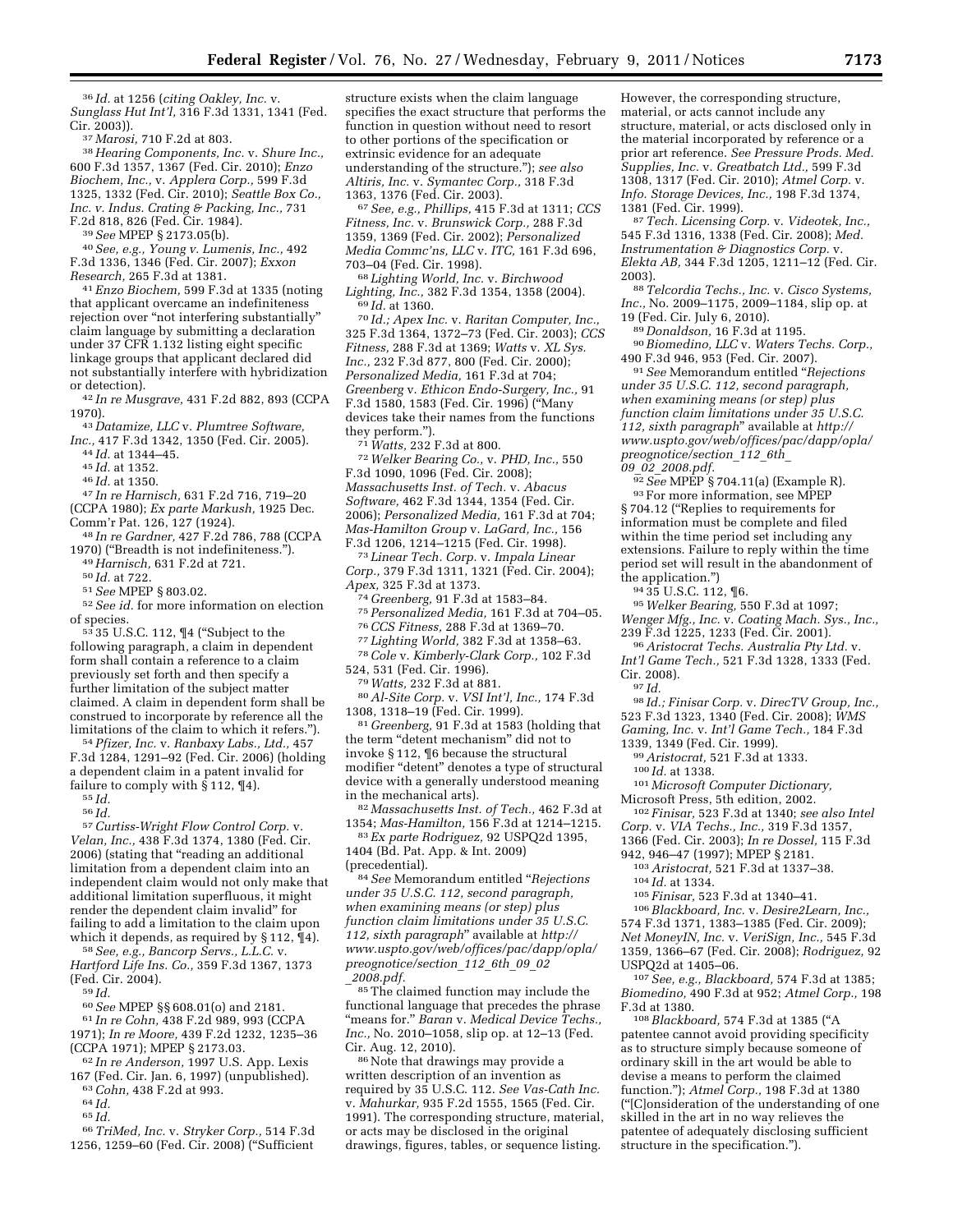109*Blackboard,* 574 F.3d at 1384 (stating that language that simply describes the function to be performed describes an outcome, not a means for achieving that outcome); *Microsoft Computer Dictionary,*  Microsoft Press, 5th edition, 2002; *see also Encyclopaedia Britannica, Inc.* v. *Alpine Elecs., Inc.,* 355 Fed. Appx. 389, 394–95, 2009 U.S. App. Lexis. 26358, 10–16 (Fed. Cir. 2009) (holding that implicit or inherent disclosure of a class of algorithms for performing the claimed functions is not sufficient, and the purported "one-step" algorithm is not an algorithm at all)

(unpublished). 110*Aristocrat,* 521 F.3d at 1337; *AllVoice Computing PLC* v. *Nuance Commc'ns, Inc.,*  504 F.3d 1236, 1245 (Fed. Cir. 2007); *Intel Corp.,* 319 F.3d at 1366–67 (knowledge of a person of ordinary skill in the art can be used to make clear how to implement a disclosed

<sup>111</sup> Aristocrat, 521 F.3d at 1338.<br>
<sup>112</sup> See MPEP § 1302.14(I).<br>
<sup>113</sup> See MPEP § 707.07(f).<br>
<sup>114</sup> See MPEP § 706.03, 707.07(g).<br>
<sup>115</sup> See MPEP § 2173.02.<br>
<sup>116</sup> Halliburton Energy Servs., 514 F.3d at<br>
<sup>116</sup> Halliburt

1249. 117 *In re Buszard,* 504 F.3d 1364, 1366

(Fed. Cir. 2007); *see also Yamamoto,* 740

F.2d at 1571; *Zletz,* 893 F.2d at 322. 118*See* MPEP § 2173.05(a)(I). 119*See* MPEP § 2173.02 (citing *Morton Int 'l, Inc.* v. *Cardinal Chem. Co.,* 5 F.3d 1464, 1470 (Fed. Cir. 1993)); *see also Halliburton Energy Servs.,* 514 F.3d at 1249 (''Otherwise, competitors cannot avoid infringement, defeating the public notice function of patent claims.").

<sup>120</sup> *Zletz,* 893 F.2d at 322.<br><sup>121</sup> *See MPEP § 707.07(d).*<br><sup>122</sup> *See, e.g., In re Skvorecz,* 580 F.3d 1262, <br>at 1268–69 (Fed. Cir. 2009).

<sup>123</sup> Halliburton Energy Servs., 514 F.3d at 1255.

1255. 124*See* MPEP § 2173.02. 125*See* MPEP § 706; *see also Best Practices in Compact Prosecution* (2009) examiner training materials, available at *[http://](http://www.uspto.gov/patents/law/exam/exmr_training_materials.jsp)  [www.uspto.gov/patents/law/exam/](http://www.uspto.gov/patents/law/exam/exmr_training_materials.jsp) exmr*\_*training*\_*[materials.jsp.](http://www.uspto.gov/patents/law/exam/exmr_training_materials.jsp)* 

126*See* 37 CFR 1.104(a)(1) (''On taking up an application for examination or a patent in a reexamination proceeding, the examiner shall make a thorough study thereof and shall make a thorough investigation of the available prior art relating to the subject matter of the claimed invention. The examination shall be complete with respect both compliance of the application \* \* with the applicable statutes and rules and to the patentability of the invention as claimed, as well as with respect to matters of form,<br>unless otherwise indicated.").

127 See MPEP § 707.07(g) ("Piecemeal examination should be avoided as much as possible. The examiner ordinarily should reject each claim on all valid grounds<br>available  $* * *$ .").

<sup>128</sup> See Examiner Interview Training (2009) examiner training materials, available at *[http://www.uspto.gov/patents/law/exam/](http://www.uspto.gov/patents/law/exam/exmr_training_materials.jsp)  exmr*\_*training*\_*[materials.jsp.](http://www.uspto.gov/patents/law/exam/exmr_training_materials.jsp)* 

129*See* MPEP § 713.04; *see also* 37 CFR 1.2 (''The action of the Patent and Trademark

Office will be based exclusively on the written record in the Office. No attention will be paid to any alleged oral promise, stipulation, or understanding in relation to which there is disagreement or doubt.").<br><sup>130</sup>Note that, prior to allowance, the

examiner may also specify allowable subject matter and provide reasons for indicating such allowable subject matter in an Office communication. *See* MPEP § 1302.14(I). 131 *Id.* 

 $^{132}$   $Id.$   $^{133}$   $See$  MPEP  $\S$  1302.14(II)(G).

<sup>134</sup> See MPEP § 1302.14(I).<br><sup>135</sup> For determining whether claimed subject matter complies with the subject matter eligibility requirement of § 101, examiners should consult the *Interim Guidance for Determining Subject Matter Eligibility for Process Claims in View of Bilski*  v. *Kappos,* 75 *FR* 43922 (July 27, 2010), and Memorandum entitled *New Interim Patent Subject Matter Eligibility Examination Instructions,* signed on August 24, 2009, available at *[http://www.uspto.gov/patents/](http://www.uspto.gov/patents/law/exam/memoranda.jsp) [law/exam/memoranda.jsp.](http://www.uspto.gov/patents/law/exam/memoranda.jsp)* 

136For determining whether claimed subject matter complies with the utility requirement of § 101, examiners should consult the ''Guidelines for Examination of Applications for Compliance with the Utility Requirement" set forth in MPEP § 2107.<br><sup>137</sup> For determining whether claimed

subject matter complies with the written description requirement of § 112, ¶1, examiners should consult the ''Computer Programming and 35 U.S.C. § 112, First Paragraph, Guidelines'' set forth in MPEP § 2161.01, and the "Guidelines for the Examination of Patent Applications Under the 35 U.S.C. 112, para.  $1$ , 'Written Description' Requirement'' set forth in MPEP § 2163, and for determining whether claimed subject matter complies with the enablement requirement of § 112, ¶1, examiners should consult the enablement guidelines set forth in MPEP § 2164 *et seq.,* including the ''Examples of Enablement Issues—Computer Programming Cases'' set forth in MPEP § 2164.06(c) and "Enablement Commensurate in Scope With the Claims'' set forth in MPEP

<sup>138</sup> For determining whether the claims comply with the nonobviousness requirement of § 103, examiners should use ''Examination Guidelines for Determining Obviousness Under 35 U.S.C. 103'' set forth in MPEP § 2141 and *Examination Guidelines Update: Developments in the Obviousness Inquiry after KSR* v. *Teleflex,* 75 FR 53643

 $^{139}$  Ariad, 598 F.3d at 1340.<br> $^{140}$  Vas-Cath, 935 F.2d at 1562–63.<br> $^{141}$  Id.; Ariad, 598 F.3d at 1351.<br> $^{142}$  Ariad, 598 F.3d at 1349.<br> $^{143}$  Id.; see also LizardTech, Inc. v. Earth

*Res. Mapping, Inc.,* 424 F.3d 1336, 1343–46 (Fed. Cir. 2005); *Regents of the University of California* v. *Eli Lilly & Co.,* 119 F.3d 1559,

1568 (Fed. Cir. 1997). 144*Ariad,* 598 F.3d at 1350; *Enzo Biochem,*  323 F.3d at 968 (holding that generic claim language appearing *in ipsis verbis* in the original specification did not satisfy the written description requirement because it failed to support the scope of the genus

claimed); *Fiers* v. *Revel,* 984 F.2d 1164, 1170 (Fed. Cir. 1993) (rejecting the argument that ''only similar language in the specification or original claims is necessary to satisfy the written description requirement''). 145 *LizardTech,* 424 F.3d at 1346 (''[T]he

description of one method for creating a seamless DWT does not entitle the inventor \* \* \* to claim any and all means for achieving that objective.''). 146 *Id.* 

147*Ariad,* 598 F.3d at 1349 (''[A]n adequate written description of a claimed genus requires more than a generic statement of an invention's boundaries.'') (citing *Eli Lilly,* 119 F.3d at 1568). 148 *Id.* 

149 *Id.* at 1351; *Capon* v. *Eshhar,* 418 F.3d

1349, 1357–58 (Fed. Cir. 2005). 150 *Fonar Corp.* v. *General Elec. Co.,* <sup>107</sup> F.3d 1543, 1549 (Fed. Cir. 1997). 151*See* MPEP § 2161.01. 152 *In re Hayes Microcomputer Prods., Inc.* 

*Patent Litigation,* 982 F.2d 1527, 1533–34

- <sup>153</sup> *Id.* at 1534 (emphasis in original). <sup>154</sup> *Id.*
- 

155 *Id.* 

- 156*See, e.g., In re Wright,* 999 F.2d 1557,
- 1561 (Fed. Cir. 1993); *In re Wands,* 858 F.2d

731, 736–37 (Fed. Cir. 1988). 157*Wands,* 858 F.2d at 737. 158 *Id.* 

<sup>159</sup>*Swinehart,* 439 F.2d at 213. 160 *Id.; AK Steel Corp.* v. *Sollac,* 344 F.3d

1234, 1244 (Fed. Cir. 2003); *In re Moore,* 439

F.2d 1232, 1236 (CCPA 1971). 161*Sitrick* v. *Dreamworks, LLC,* 516 F.3d 993, 999 (Fed. Cir. 2008) (''The scope of the claims must be less than or equal to the scope of the enablement to ensure that the public knowledge is enriched by the patent specification to a degree at least commensurate with the scope of the claims.'')

(quotation omitted). 162*Sitrick,* 516 F.3d at 999–1001. 163*ALZA Corp.* v. *Andrx Pharms., LLC,* <sup>603</sup> F.3d 935, 941 (Fed. Cir. 2010) (''ALZA was required to provide an adequate enabling disclosure in the specification; it cannot simply rely on the knowledge of a person of ordinary skill to serve as a substitute for the missing information in the specification.''); *Auto. Techs. Int'l, Inc.* v. *BMW of N. Am., Inc.,* 501 F.3d 1274, 1283 (Fed. Cir. 2007) (''Although the knowledge of one skilled in the art is indeed relevant, the novel aspect of<br>an invention must be enabled in the patent.").

<sup>164</sup> Auto. Techs., 501 F.3d at 1283 (quoting *Genentech, Inc.* v. *Novo Nordisk A/S,* 108

F.3d 1361, 1366 (Fed. Cir. 1997)). 165 *Genentech,* 108 F.3d at 1366; *see also* 

*ALZA Corp.,* 603 F.3d at 940–41. 166*ALZA Corp.,* 603 F.3d at 941; *Auto. Techs.,* 501 F.3d at 1283–84 (''[T]he 'omission of minor details does not cause a specification to fail to meet the enablement requirement. However, when there is no disclosure of any specific stating material or of any of the conditions under which a process can be carried out, undue experimentation is required.' '') (quoting *Genentech,*108 F.3d at 1366).<br><sup>167</sup> *Auto. Techs.,* 501 F.3d at 1282.<br><sup>168</sup> *Id.* at 1283.<br><sup>169</sup> *Schreiber,* 128 F.3d at 1478; *In re Best,* 

562 F.2d 1252, 1254 (CCPA 1977); *In re*